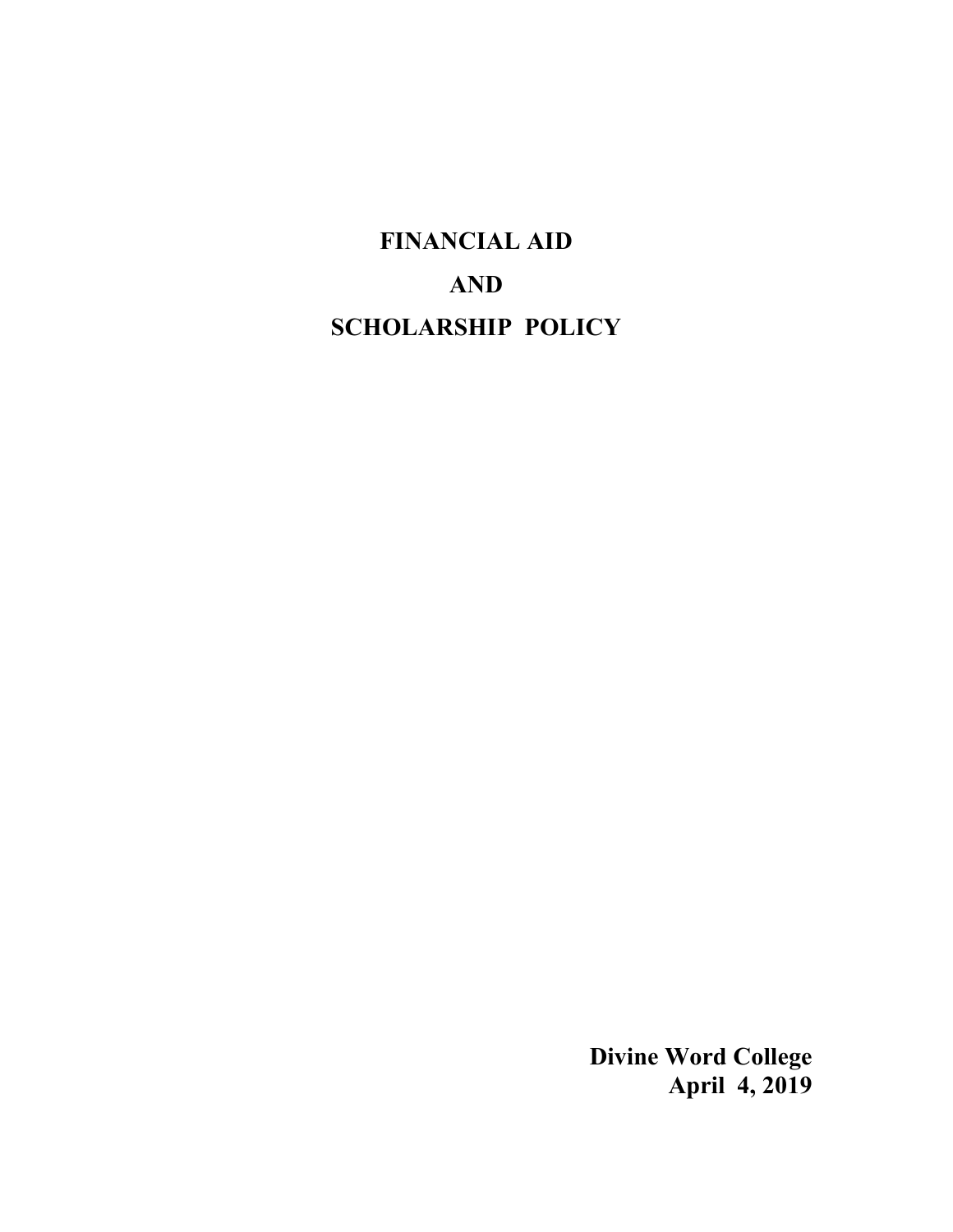# **Financial Aid and Scholarship Policy**

Content

| <b>Part One:</b>   | <b>Introduction</b>                                 | 2  |
|--------------------|-----------------------------------------------------|----|
|                    | Awarding Philosophy and Methods                     | 3  |
|                    | Coordination of College Positions/Offices           | 3  |
| <b>Part Two:</b>   | <b>Available Financial Assistance</b>               | 5  |
|                    | Federal Title IV and State Programs                 | 5  |
|                    | Divine Word College Scholarships                    | 6  |
|                    | Other Sources of Student Financial Aid              | 7  |
| <b>Part Three:</b> | <b>Procedures for Awarding Financial Assistance</b> | 7  |
|                    | Order of Financial Awards                           | 7  |
|                    | <b>Federal Financial Assistance</b>                 | 7  |
|                    | <b>State Grants</b>                                 | 11 |
|                    | Divine Word College Financial Assistance            | 12 |
| <b>Part Four:</b>  | <b>Financial Aid Coordinator Required Reports</b>   | 15 |

# **Part One - Introduction**

The purpose of the financial aid program at Divine Word College is to provide financial assistance to students who demonstrate financial need in accordance with program guidelines. Some domestic Divine Word College students receive financial assistance from state and federal student aid programs. Every incoming domestic student should apply for federal financial aid. Divine Word College expects parents/students to contribute according to their means, taking into account all financial resources of the family, including appropriate borrowing against future earnings by the student. Several factors directly affect the student's need for financial aid: parent/student income, number of dependents in family, savings, investments, number of family members going to college, and a variety of other circumstances. The amount of aid offered will not exceed the amount needed to meet the difference between the student's total educational expenses and family's resources.

International students attending Divine Word College do not qualify for federal financial aid; therefore, the College has a robust scholarship program that is available to help them meet their financial aid needs.

The policies and procedures outlined in this manual cannot and are not intended to replace individual program manuals and the laws, regulations, policy statements, and other directories made by the government for government aid programs. No study on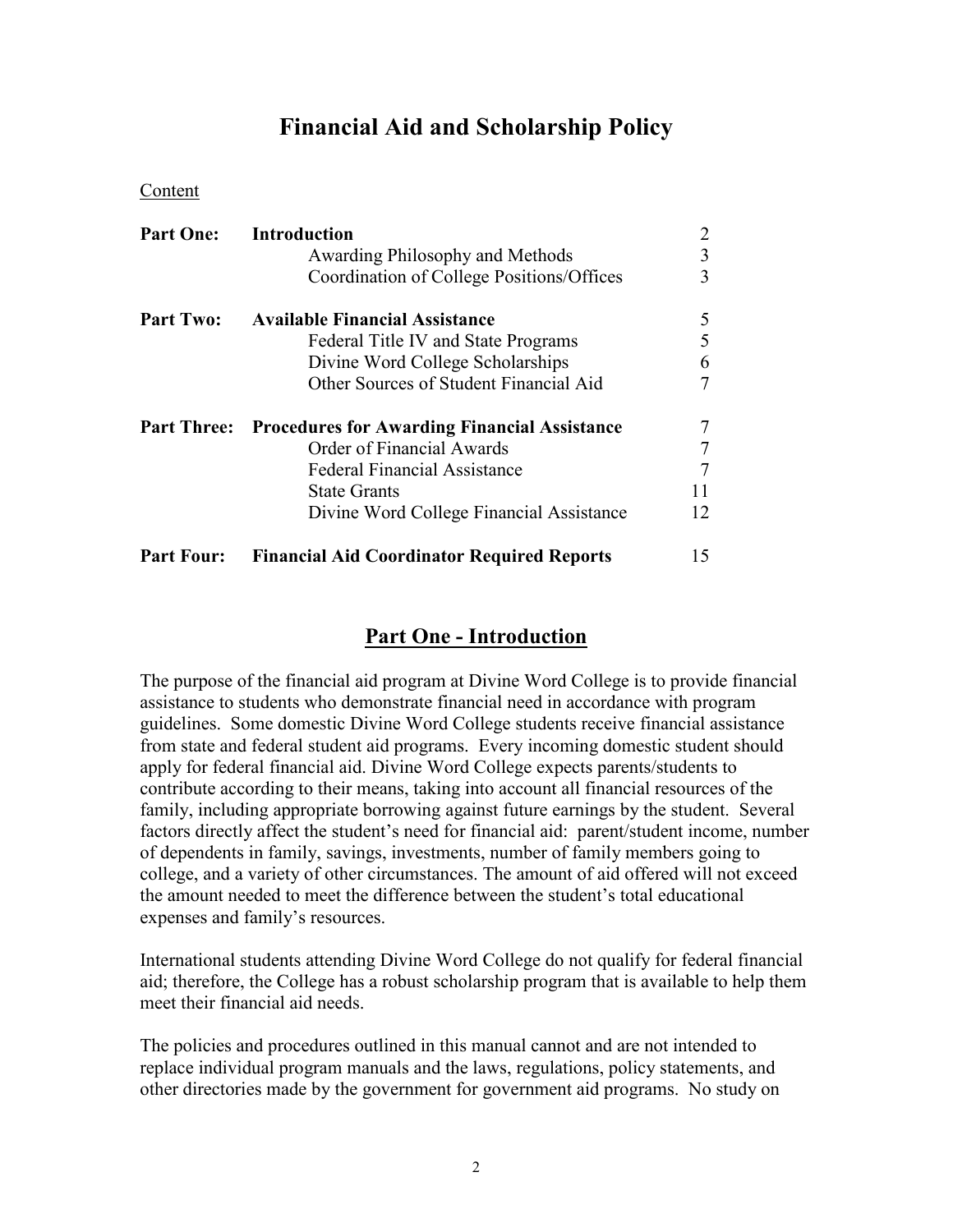student aid can remain current very long (even though every effort will be made to keep it current); this manual is no exception. Questions on any policy and/or procedure should be referred to the Financial Aid Office for response and/or resolution. The contents of this manual pertain to the following federal, state and institutional financial assistance: the Federal Pell Grant, Federal Supplemental Educational Opportunity Grant (FSEOG), Federal College Work-study, the Federal Direct Subsidized/Unsubsidized Loans, State Grant Programs, and Divine Word College programs.

#### **Awarding Philosophy and Methods**

The philosophy of Divine Word College in awarding financial aid is to assist eligible students, to the fullest extent possible to access financial aid enabling them to achieve their goals. The student make**s** the final determination as to whether the financial aid award will provide the needed assistance. Ultimately, each student has his/her own cost of attendance, which will determine if the award, made according to regulations, will conform to that individual's situation.

The student and/or parents must fill out and file the Free Application for Federal Student Aid (FAFSA). After filing the FAFSA, the Financial Aid Coordinator at Divine Word College electronically receives the Institutional Student Information Record (ISIR) report. The ISIR is checked for possible errors.

Financial aid applicants must meet all federal and state requirements before a financial aid award can be extended. This includes such eligibility criteria as a regular student enrolled in an eligible program, satisfaction of institutional application requirements, completion of verification requirements, and compliance with other student eligibility provisions. Once these determinations have been made, the awarding process can begin.

### **Coordination of College Positions/Offices**

#### The Financial Aid Coordinator

The Financial Aid Coordinator has broad responsibility for awarding and administering virtually all financial aid funds which flow to the institution and generally for obtaining these funds from the government and other resources. Critical to performing these responsibilities successfully is a thorough understanding and continuous monitoring of regulations, legislation, and philosophies which affect the delivery of student aid. The professional staff which is current on these issues is in a position to recommend appropriate action and to speak with authority in disseminating information to other departments of the institution. The Financial Aid Coordinator:

• Strives to meet the demonstrated and documented financial need of all students at Divine Word College following approved procedures and ethical practice.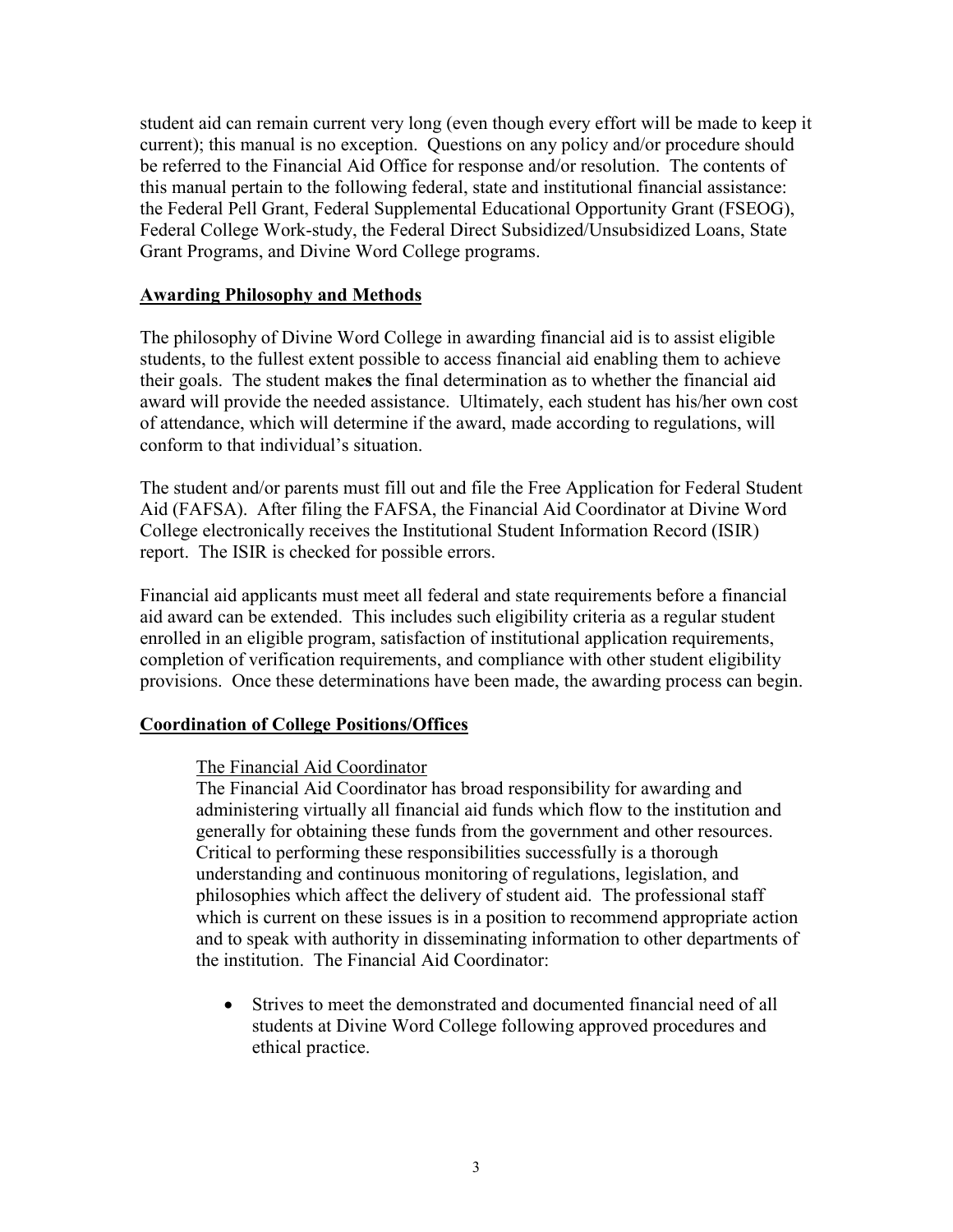- Exercises appropriate caution and controls to avoid any over-awarding of student financial aid.
- Redirects funds when a student benefits from a merit scholarship recognizing special talents when these funds represent a significant portion of institutional assistance.
- Verifies applicant information as required under applicable federal statutes and the U.S. Department of Education (USDE) interpretations as specified in the USDE Verification Guide and the Federal Student Aid Handbook.
- Notifies state and federal agencies, which provide funds, of individual award amounts, fund balances and expenditures, regular enrollment and/or academic status reports, institutional audits, and requests for funds.
- Ensures compliance with specific statutory and regulatory requirements which govern each aid program (citizens, eligible non-citizens, selective service).
- Informs the student of all conditions under which an award is granted at the time the offer is made.
- Participates in the mandatory exit interview scheduled with each financial aid recipient.
- Maintains records of all student loans, furnishes to the Vice President for Admissions lists of students in default, and participates in the processing of loan collections and referrals to the U.S. Department of Education.
- Prepares for the annual Financial Aid Audit by preparing and producing all required documentation in a timely manner. Supplies all auditor requested information in a timely manner.
- Provides statements on the cost of attendance to students and government agencies when required.
- Maintains appropriate office confidentiality regarding all financial aid awards and student records.

### Board of Administration

The Financial Aid Coordinator provides information regularly and promptly to the Scholarship Committee and the Board of Administration for decisions regarding scholarship renewals and other matters as requested.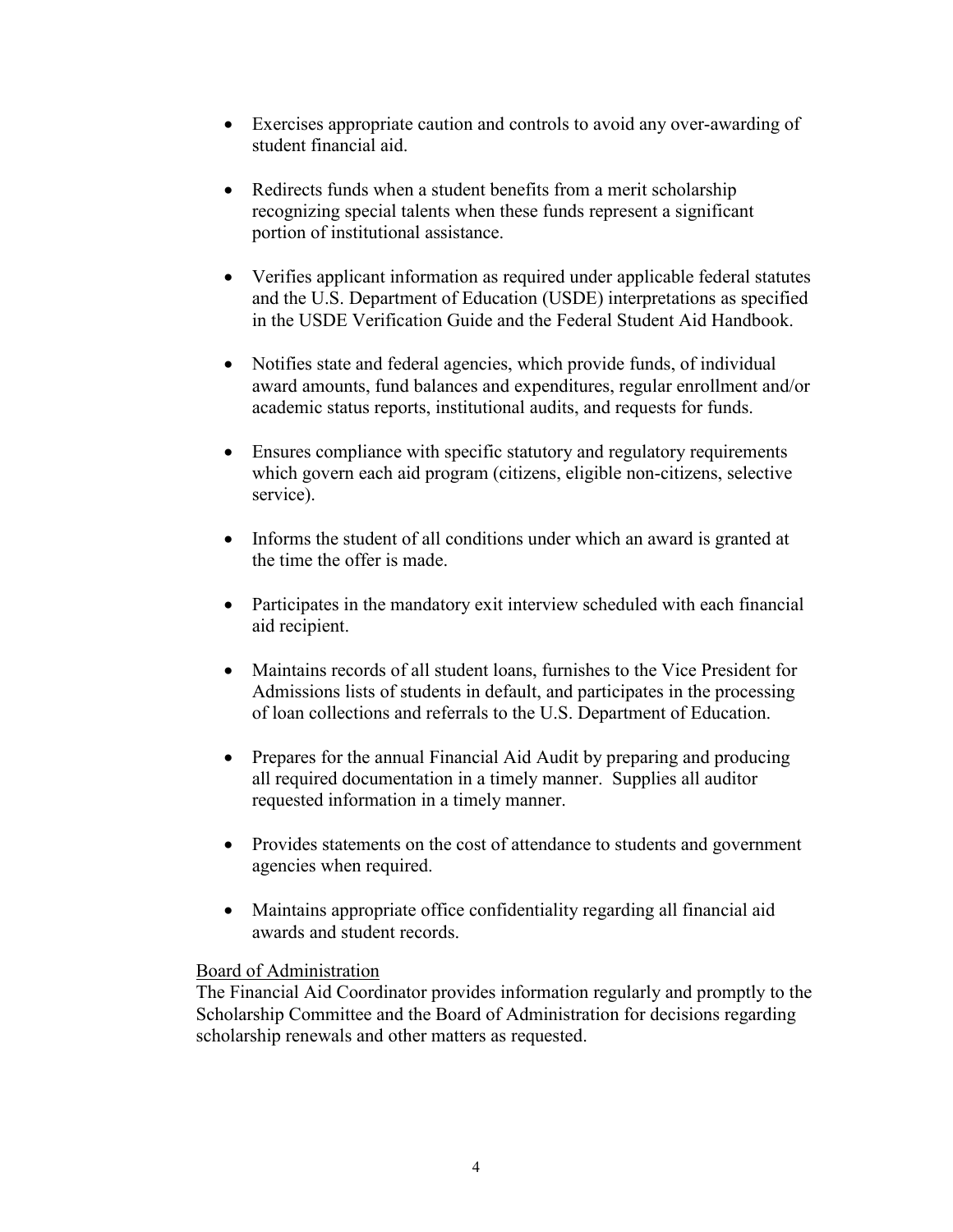#### Business Office

The Financial Aid Coordinator and the Business Office are in regular communication to ensure that the goals of the institution with respect to financial aid are carried through. Both are involved in the implementation related to student financial aid.

#### Admissions Office

As a member of the Admissions Office, the Financial Aid Coordinator works closely with other members of the office to ensure their understanding of the financial aid policies and programs available to Divine Word College students.

#### Registrar Office

The Registrar provides enrollment verifications to the Financial Aid Coordinator for students of federal and state aid (e.g. grade reports, withdrawals, full or parttime, etc.). The control and management of aid funds require considerable information from the Registrar; therefore a good line of communication between the Registrar and the Financial Aid Coordinator ensures accurate reporting and outcomes.

# **Part Two – Available Financial Assistance**

### **Federal Title IV and State Programs**

The Financial Aid Coordinator is required to maintain eligibility for Title IV and State financial aid programs.

The Financial Aid Coordinator shall be familiar with the requirements of the eligibility provisions to participate in Title IV student aid and state aid programs in order to maintain both initial institutional eligibility and subsequent renewal requirements. Included with this procedure is the mandate of complying with the administrative standards for student financial assistance.

Title IV and State Aid programs are as follows:

Federal Pell Grant – The Federal Pell Grant Program provides grants to undergraduate students who have financial need as determined by the results of the Free Application for Federal Student Aid (FAFSA). Besides having financial need, students must meet other eligibility requirements as set forth by the Department of Education.

Federal Supplemental Educational Opportunity Grant (FSEOG) – Federal Supplemental Educational Opportunity Grants are awarded to students with exceptional financial need as determined by the results of the Free Application for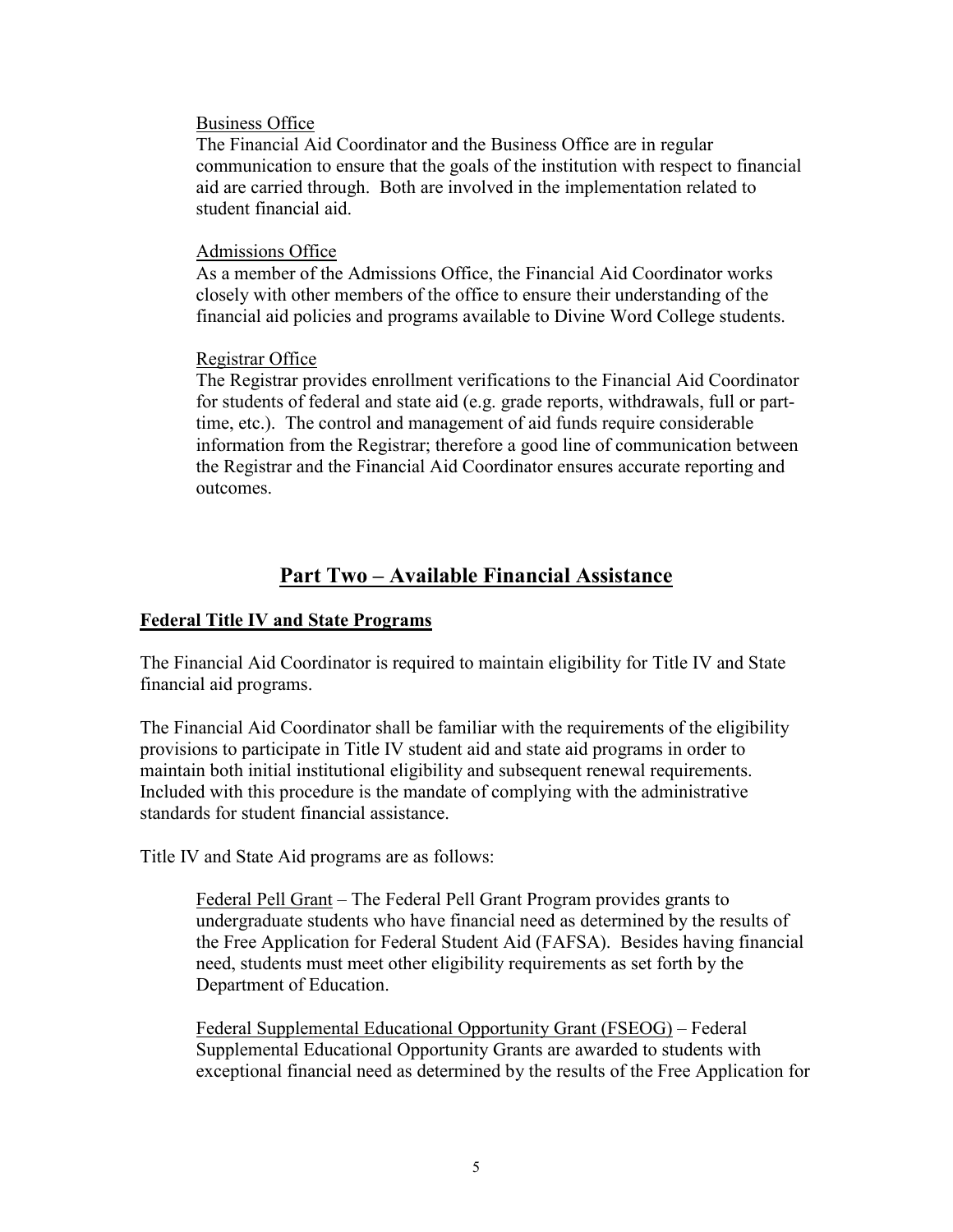Federal Student Aid (FAFSA). Priority is given to students who are eligible to receive a Federal Pell Grant.

Federal Work-Study Program – The Work-Study program is a federal program in cooperation with Divine Word College. The purpose of the program is to provide financial assistance to college students in need. (See the Work-Study Handbook). Divine Word College determines if the student qualifies for the work-study program and to what degree. While attending Divine Word College, the student works seven to ten hours per week. Students are paid at least the current state or federal minimum wage, whichever is higher, per hour without deductions for income taxes and social security taxes. Payment for work-study hours completed occurs once a month. The amount is credited to the student's tuition, room and board, or personal account, whichever is applicable.

Federal Direct Subsidized**/**Unsubsidized Loan Program – This program enables students with financial need to borrow up to \$3,500 for the first year, \$4,500 for the sophomore year, and \$5,500 for each of the junior and senior years to an undergraduate aggregate maximum amount of \$23,000. These yearly maximum amounts may be less if the student receives other financial aid to help cover the cost of attendance. An origination fee is charged and deducted proportionately from each disbursement of the loan. Repayment of these loans begins six months after the student ceases to be at least a half-time student. Divine Word College provides applicants with information on the Federal Student Loan Programs, encouraging them not to take unnecessary loans or to borrow in excess of their means to repay. No student, however, will be denied his/her right to borrow assuming their intent to repay the loan.

State Grant Programs – State Grant Programs may be available for studying at Divine Word College.

#### **Divine Word College Scholarships**

Divine Word College Scholarship – After admission and upon application at the beginning of every school year, assistance from Divine Word College may be granted for all students, domestic and international. Students enrolling on a parttime basis may also qualify for assistance.

Presidential Scholarship – This scholarship is awarded to students at Divine Word College as outlined in the scholarship criteria. Generally two students may receive this scholarship each year.

Honor Scholarships – Divine Word College offers a number of named scholarships that each have their own awarding and continuation criteria. They include:

- Bishop Curtis Guillory, SVD, Scholarship
- Fr. Robert Flinn, SVD, Scholarship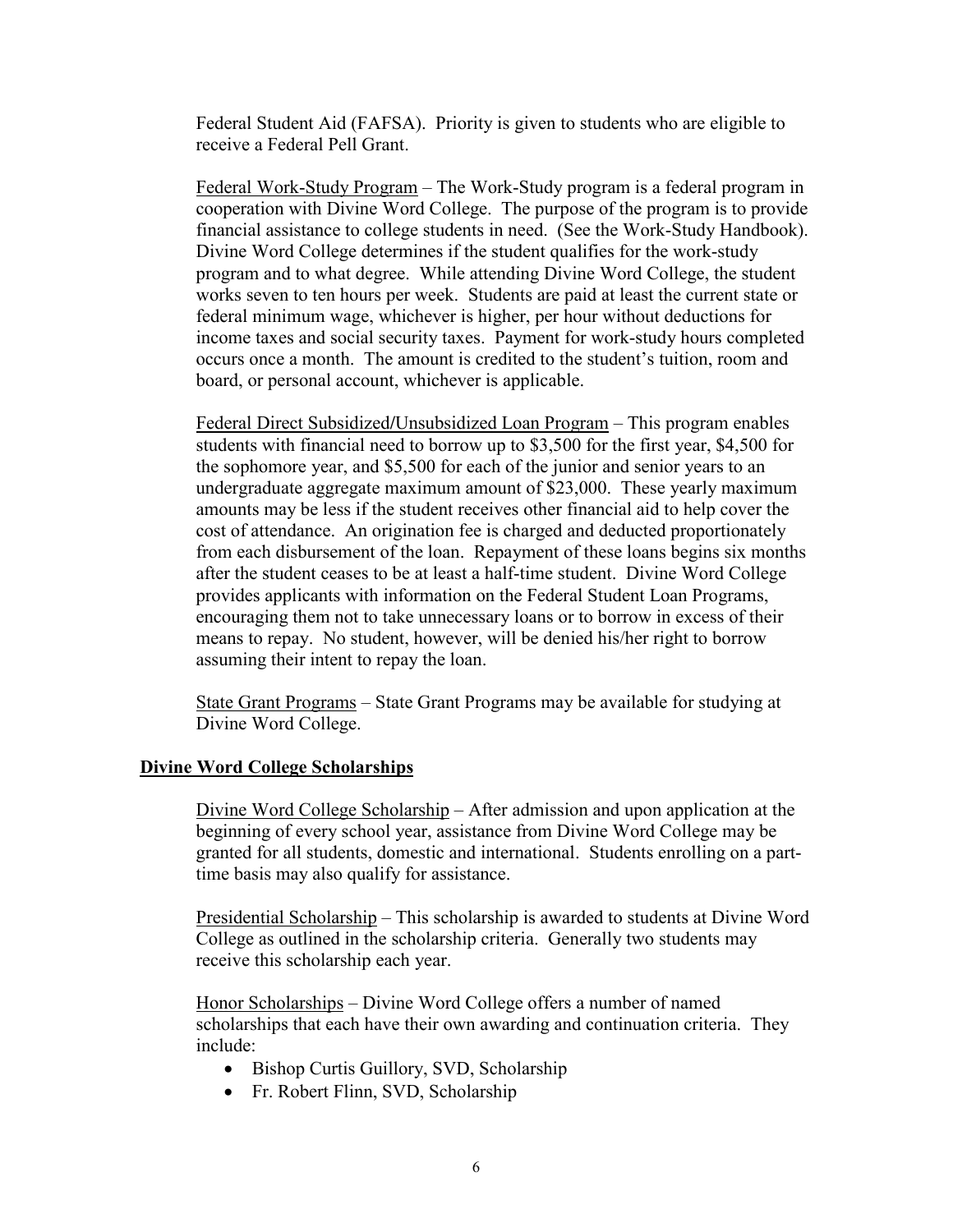- Mr. Alfred E. Hughes Scholarship
- Fr. Chester Nowicki, SVD, Scholarship
- Fr. Francis Kamp, SVD, Scholarship
- Fr. Edmund Morman, SVD Scholarship
- Mr. Amedeo Cacciamani Scholarship

### **Other Sources of Student Financial Aid**

Divine Word College students may be eligible for other financial assistance to help meet educational expenses, including but not limited to:

- Educational assistance to veterans and their families
- Vocational rehabilitation assistance
- Social Services
- Private Organizations:
	- Knights of Columbus
	- Service Clubs: Kiwanis, Rotary, Lions
	- St. Vincent DePaul Society
	- Church or Parish Organizations
	- Serra Clubs
- Private Loans
- Students are allowed to seek private loans; however, Divine Word college does not provide a preferred lender list. Students are free to seek any lender they choose. College personnel follow a code of conduct for educational loans as available in the College Handbook and appended to this policy.

# **Part Three – Procedures for Awarding Financial Assistance**

### **Order of Financial Awards**

Divine Word College Scholarships are awarded in conjunction with all other outside assistance in the following order:

- 1. Federal Grants
- 2. State Grants
- 3. Non-Institutional (outside) scholarships
- 4. Presidential Scholarship\*
- 5. Other Honor College Scholarships\*
- 6. Work-study (federal and/or DWC)
- 7. Federal Direct Loans
- 8. Divine Word College Scholarship

\* See the Financial Aid Coordinator for details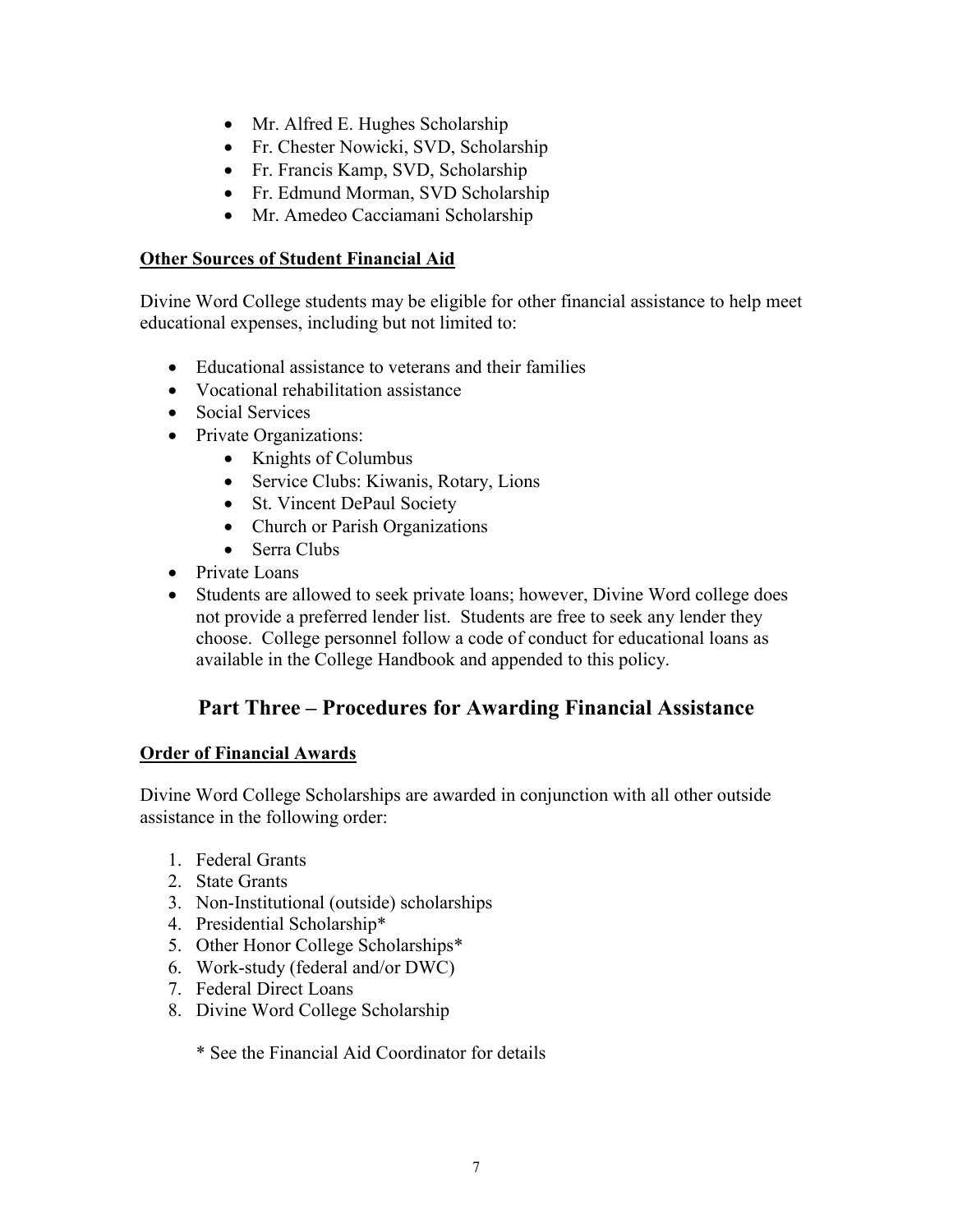### **Federal Financial Assistance**

Pell Grant – The Financial Aid Coordinator will make Federal Pell Grants available to eligible students, according to the following procedures:

- Administration of this program is in accordance with program regulations for Title IV programs.
- The Financial Aid Coordinator will recalculate awards only for enrollment status changes that occur up to the end of the refund period. The Financial Aid Coordinator will recalculate the Federal Pell Grant award for any student whose enrollment status changed up to that date. No adjustments will be made for changes to enrollment status that occurred after that date.

Federal Supplemental Educational Opportunity Grant (FSEOG) – The Financial Aid Coordinator will make FSEOG awards to eligible students to the extent of available funding. These grants are made to students who receive Federal Pell Grants.

Federal Work-Study Program – Divine Word College will provide students with part-time employment opportunities on campus.

- The Work-Study Coordinator, along with the Dean of Students, will assign suitable work-study positions to the student.
- The Work-Study Coordinator, along with the Dean of Students, will assign supervisors for each student.
- The Financial Aid Coordinator will monitor student employment earnings to assure that the student does not work more hours than he/she was allotted for in his/her financial aid award. The Financial Aid Coordinator will collect monthly time sheets and make sure each student receives payment.
- The Financial Aid Coordinator will certify that only students eligible for federal/state aid receive this aid.

Veterans Administration Benefits – Students eligible for veteran benefits will work with the Financial Aid Coordinator to access those benefits according to the following guidelines:

1. The Financial Aid Coordinator will assist eligible veterans and dependents of veterans in completing appropriate application forms for entitlement payments in order to attend approved programs at Divine Word College.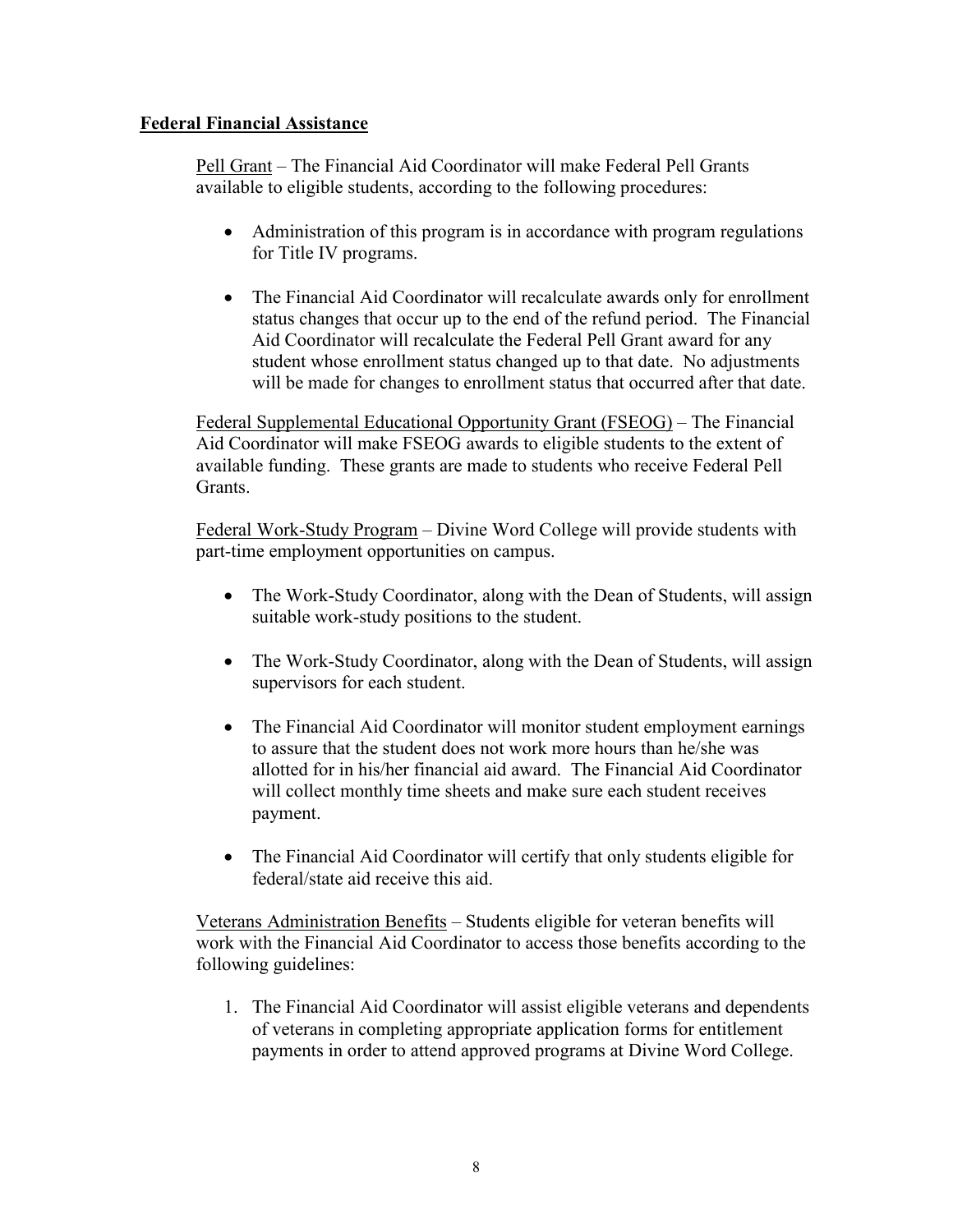- 2. Completed application forms will be processed by the Financial Aid Coordinator in addition to enrollment certification forms which are forwarded to the Veterans Administration.
- 3. The Financial Aid Coordinator will also monitor the satisfactory progress of enrolled veterans and will notify the Veterans Administration when progress is not attained.
- 4. Section 103 Compliance Policy: ALL students that have completed their GI Bill Benefits worksheet and have been certified by the College, will not be restricted in any way for the first 90 days of a semester if the reason for the delay in making payments for the certified semester is due to a delay in receipt of benefits from the VA. This will include assessing late fees, charging restrictions or registration holds. After the 90 days, the College will treat each Veteran on a case by case basis.

Federal Direct Subsidized/Unsubsidized Loan – Students eligible to receive federal loans will work with the Financial Aid Coordinator to access those benefits according to the following guidelines:

- 1. Students complete the loan entrance counseling and the loan application online at [www.studentloans.gov.](http://www.studentloans.gov/)
- 2. The Financial Aid Coordinator receives notification that No. 1 has been completed by the student and then completes the loan process.
- 3. The Financial Aid Coordinator completes loan certifications as required.
- 4. When the student leaves the College, the Financial Aid Coordinator assists with the online exit interviews in collaboration with the Dean of Students and the student.

### Policies Governing Federal Grants

1. Verification Method – Verification is the process under which a student's FAFSA information is selected by the U.S. Department of Education or Divine Word College to check the accuracy of the information the student and/or parents provided when applying for federal financial aid. Information is verified by securing documentation and signed statements attesting to the accuracy of the information provided. Verification will help assure the correct amount of financial assistance to be disbursed.

Programs at Divine Word College covered by verification are Federal Pell Grant, Federal Supplemental Educational Opportunity Grant (FSEOG), Federal Work Study, and Federal Direct Subsidized/Unsubsidized Loans.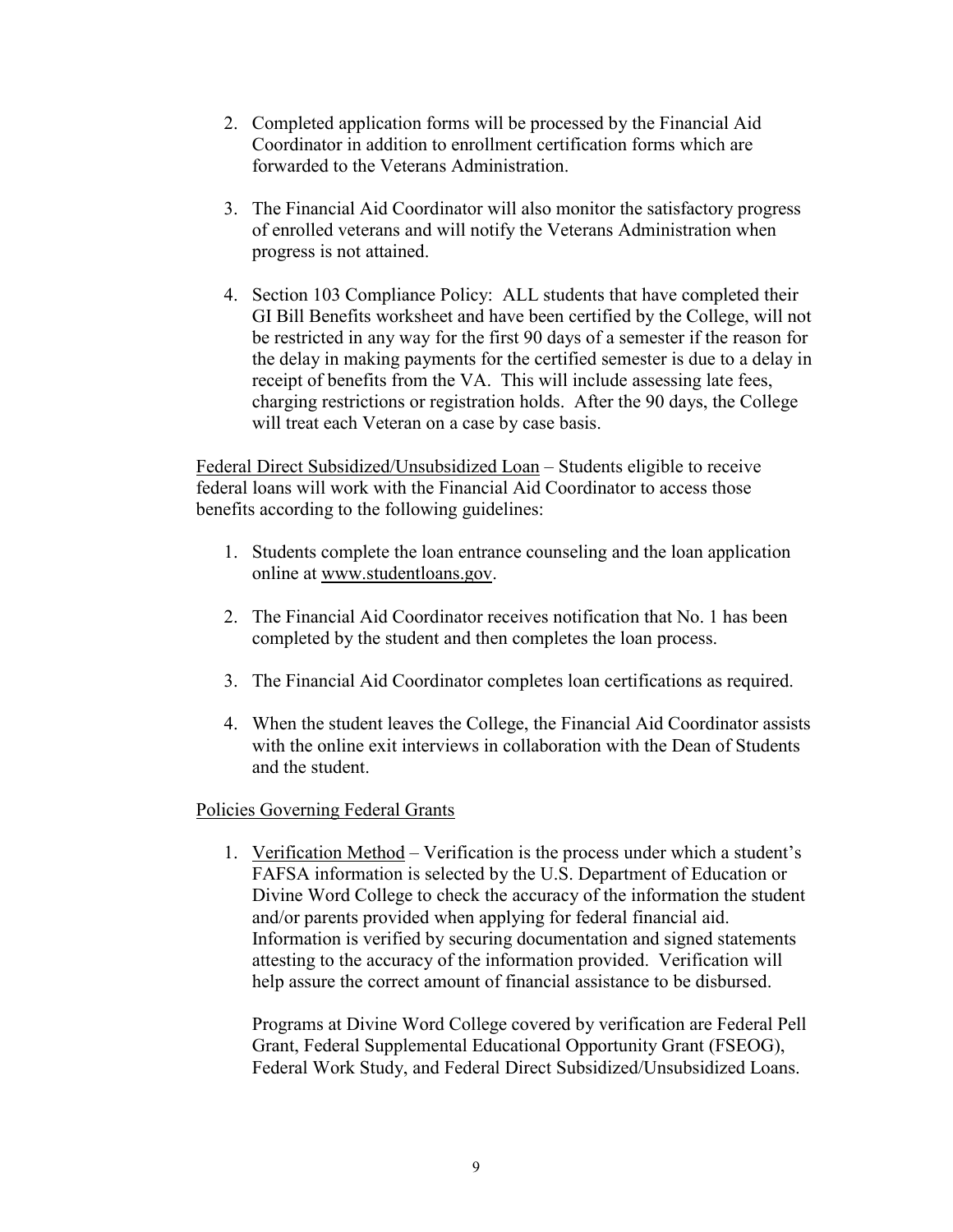Verification of applicant information is an encompassing responsibility required under applicable federal statutes and U.S. Department of Education (USDE) interpretations. There are two important sources of information on verification that are to be consulted for both understanding and implementing the verification procedures. These sources are: The USDE Verification Guide and the Federal Student Aid Handbook. Statements made on policy and procedures for verification in this context are broad guidelines for implementing this requirement, and the aforementioned informational resources are to be consulted for final determination on "verification."

The following policies and procedures are broad features of verification at Divine Word College. Questions regarding specific features should be directed to the Financial Aid Coordinator.

- All financial aid applications of enrolled students selected by the U.S. Department of Education for verification are verified for accuracy of the required data items as outlined in the federal regulations. This may or may not match the 30% limitation. Divine Word College will also select additional applications for verification beyond those required where information appears to be conflicting or discrepant.
- Any suspicion of fraud or abuse will be reported to the USDE during verification by the Financial Aid Coordinator. Examples are: forged or falsified documents, transcripts, or signatures; false claims; and generally unsupported data.
- The applicant is notified of verification requirements via the Institutional Student Aid Record (ISIR), provided an Institutional Verification Worksheet (IVF), and advised to contact the Financial Aid Coordinator for further instructions.
- Notwithstanding federal verification requirements, Divine Word College will resolve what it identifies as conflicting documentation, and verify data that appears to be incorrect.
- Verification requirements are as follows:
	- o The IVF worksheet will be used to verify family information and required student/parent untaxed income as well as collect required signatures for certification or information.
	- o Federal tax returns will be utilized to verify both taxed and untaxed income verification items.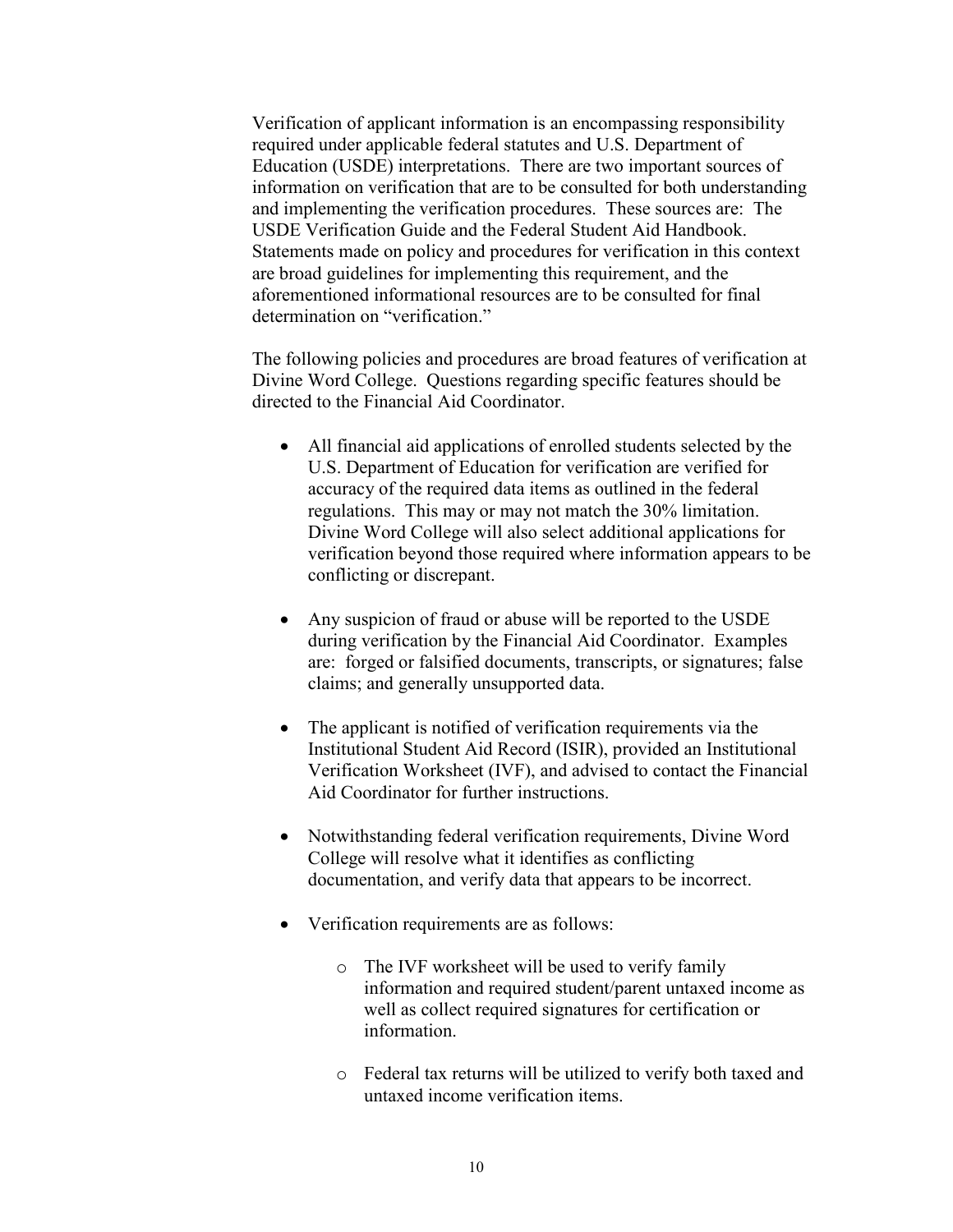- o As a matter of policy, all untaxed income items will be reviewed in accordance with verification information.
- o VA educational benefits will be verified with the records in the Student Services VA office. A copy of the student's VA payment roster is used to verify the amount received.
- All verified applications with incorrect information are corrected and resubmitted electronically to the Department of Education for recalculation.
- 2. Refunds Upon withdrawal from the College, tuition and room and board are refunded on a day-by-day prorated basis, minus a \$100 administrative recovery charge. When 60% of a semester has expired, there will be no refund.
- 3. Refunds for Military Personnel Per section 261.9(1) of Iowa Code, a student who is a member, or the spouse of a member if the member has a dependent child, of the Iowa national guard or reserve forces of the United States and is ordered to national guard duty or federal active duty are protected by the following provisions:
	- Withdraw from the students entire registration and receive a full refund of tuition and mandatory fees.
	- Make arrangements with the student's instructors for course grades, or for incompletes that shall be completed by the student at a later date. If such arrangements are made, the student's registration shall remain intact and tuition and mandatory fees shall be assessed for the courses in full.
	- Make arrangements with only some of the student's instructors for grades, or for incompletes that shall be completed by the student at a later date. If such arrangements are made, the registration for those courses shall remain intact and tuition and mandatory fees shall be assessed for those courses. Any course for which arrangements cannot be made for grades or incompletes shall be considered dropped and the tuition and mandatory fees for the course refunded.
- 4. Return of Title IV Funds The College follows the U.S. Department of Education regulations and procedures to determine Refunds and Returns of Title IV funds. When 60% of a semester has expired, there is no refund or return of Title IV funds. The U.S. Department of Education regulations and procedures are available in the Financial Aid Office.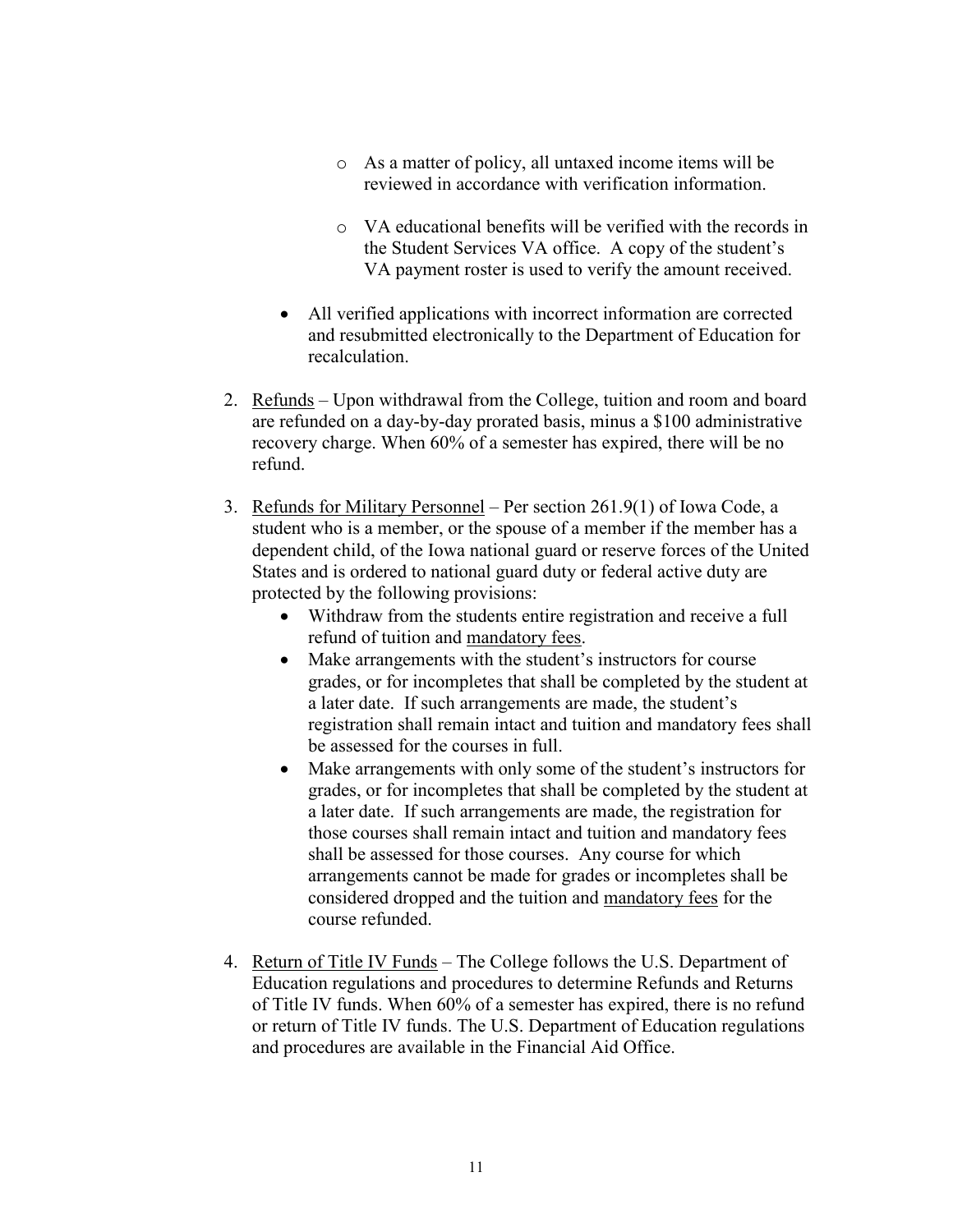- 5. Satisfactory Academic Progress and Attendance Policy Students receiving financial assistance must maintain satisfactory academic progress and attendance in order to receive financial assistance (Title IV programs and Veterans benefits).
	- The Registrar will send the list of students on probation at the start of each semester and send immediate updates on student withdrawals throughout each semester to the Financial Aid **Coordinator**
	- Students who have not maintained the minimum cumulative grade point average are given a "probationary term."
	- Financial aid is suspended at the end of the probationary term if the cause condition has not been corrected. The Financial Aid Coordinator will advise students of their status.
- 6. Collection Process for Student Loans Federal Perkins Loans and Divine Word College Loans – Divine Word College contracts the services of University Accounting Service, LLC, Brookfield, WI. UAS bills and maintains the borrower's account during grace and deferment periods. UAS contacts and sends correspondence to the borrowers as required by federal regulations during the grace, deferment and repayment periods.

Student loans, in default, following the established collections procedures by UAS, are assigned to the U.S. Department of Education.

#### **State Grants**

State Grant Programs – State Grant Programs may be available for studying at Divine Word College.

Vocational Rehabilitation Assistance – Information regarding such assistance is available from the department of education in a student's home state.

#### **Divine Word College Financial Assistance**

Divine Word College Scholarships for New Students – Newly admitted students (pursuing the objective of missionary service) are automatically eligible for DWC Scholarships granted for the academic year in which they were admitted. The Divine Word College Scholarship is based on need and is awarded based on the following procedures:

1. All students are considered eligible for a Divine Word College Scholarship.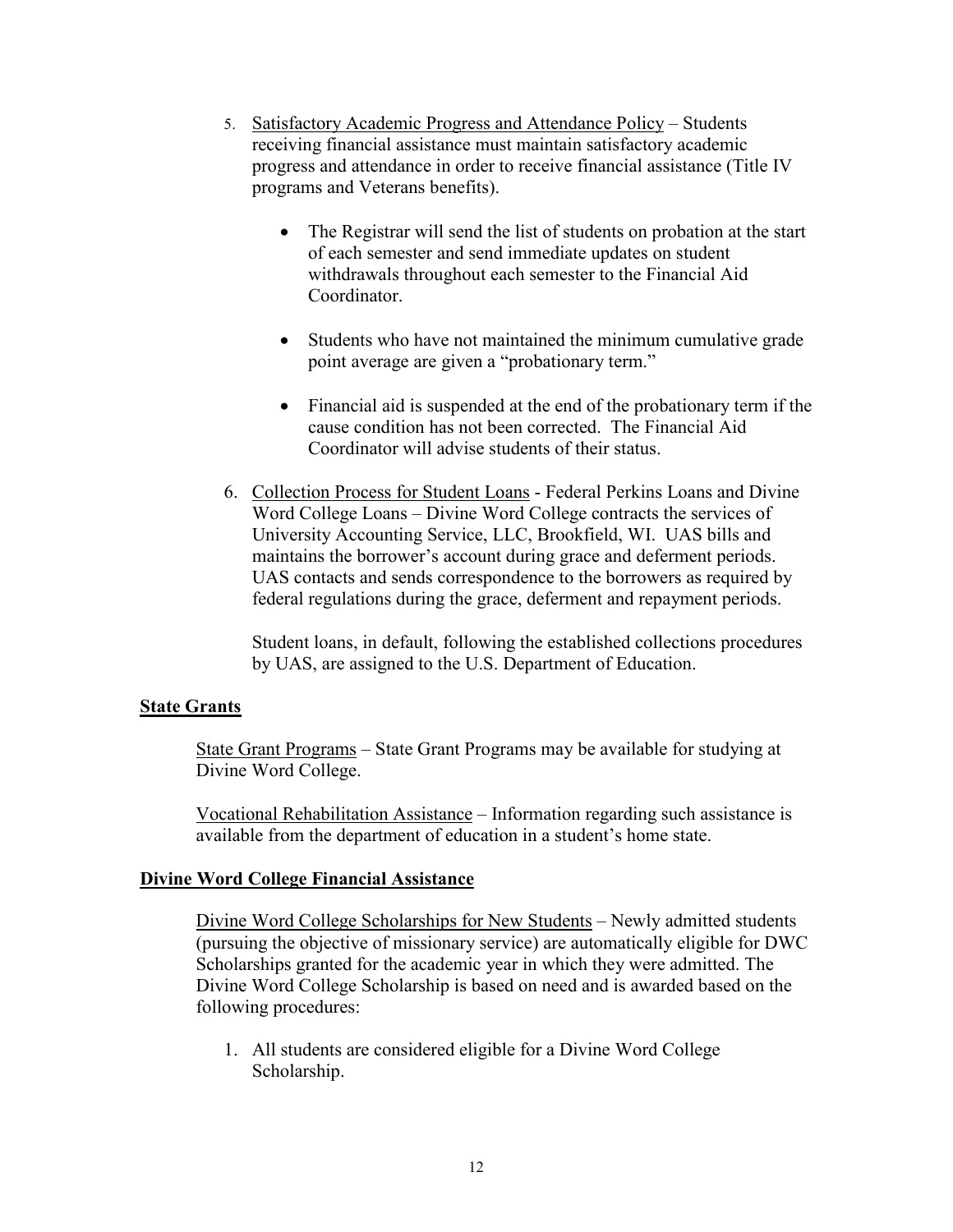- 2. Amounts are awarded according to the student's need.
- 3. The Financial Aid Coordinator notifies applicants of financial awards through their awards letter.

Divine Word College Scholarships for Returning Students – The Financial Aid Coordinator will follow this procedure for awarding Divine Word College funding to returning students:

- 1. The Financial Aid Coordinator, by March  $15<sup>th</sup>$  of each academic year, will provide to the Vice President for Admissions a list of students anticipated to return for the Fall of the next academic year, requesting approval or renewal of Divine Word College Scholarships.
- 2. The criteria for continued scholarship eligibility are satisfactory academic progress, as outlined in the College Catalog, suitability for religious and missionary vocation and service in the church.
- 3. The Board of Administration will approve all candidates eligible for DWC Scholarships by April 15.
- 4. On or before April 15 the Vice President for Admission will inform the Financial Aid Coordinator of all returning students eligible for Divine Word College Scholarships.
- 5. The Financial Aid Coordinator will inform any students of a change in their scholarship status.
- 6. A student may appeal the decision to the College President.

Honor Scholarships – Divine Word College offers several Honor Scholarships, including the Father Robert Flinn, SVD, Bishop Curtis Guillory, SVD, Father Chester Nowicki, SVD, Father Francis Kamp, SVD, Mr. Al Hughes, Father Edmund Morman, SVD, and Mr. Amedeo Cacciamani Scholarships. Awarding these scholarships will be according to the following procedure:

- 1. The Financial Aid Coordinator will provide the applications to the Dean of Students for distribution to the Formation Groups by February 1st.
- 2. Applicants submit completed forms to the Financial Aid Coordinator by February 28<sup>th</sup>.
- 3. The Financial Aid Coordinator gathers pertinent data from the Registrar's Office, compiles the data on each applicant, and reviews the information with the Vice President for Admissions, who forwards the information to the Board of Administration by March 15.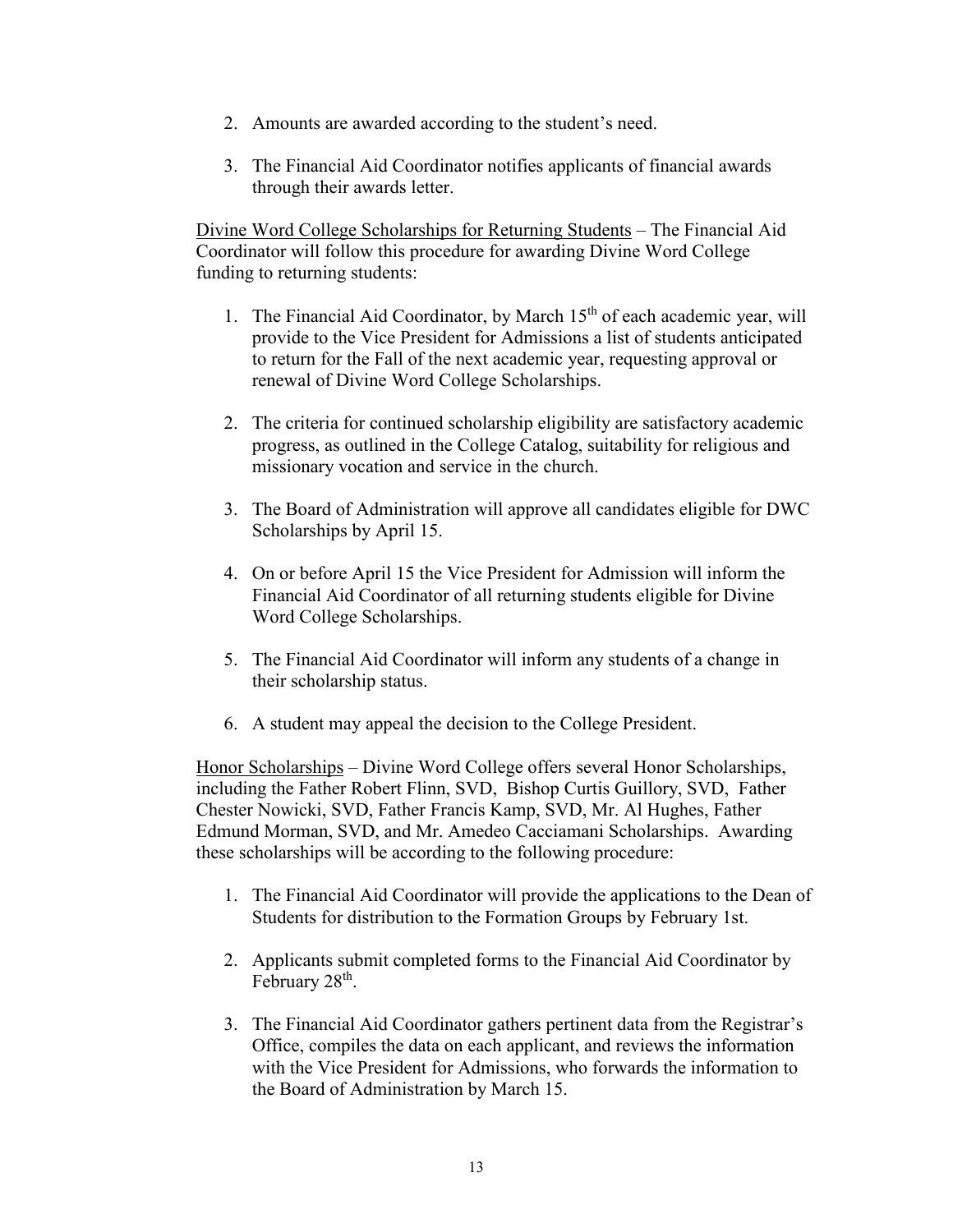- 4. The Board of Administration reviews all applications and makes any and all awards by April 15.
- 5. The President notifies the recipients and the Financial Aid Coordinator.

Presidential Scholarship – Divine Word College awards the Presidential Scholarship according to these procedures:

- 1. The Financial Aid Coordinator provides applications to qualifying students.
- 2. The completed application is returned to the Financial Aid Coordinator, who submits the application to the Vice President for Admissions.
- 3. The Vice President for Admissions presents the applications to the Board of Administration.
- 4. The Board of Administration selects the scholarship recipients.
- 5. The President of the College notifies the recipients and the Financial Aid Coordinator.

Satisfactory Formation Progress - Divine Word Scholarships, Honor Scholarships and the Presidential Scholarship may be forfeited if a student is placed on formation probation; depending on the decision of the Dean of Students and the College President.

Limitations of Financial Awards – Any student, who does not qualify for government financial aid, including loans, may be awarded DWC Scholarships according to the following guidelines:

- College work-study from institutional funds is available for seven to ten hours of work per week. Students are paid at least the current state or federal minimum wage, whichever is higher, per hour without deductions for income taxes and social security taxes.
- The balance of the financial award will be covered with a combination of a Divine Word College scholarship and/or institutional loans.

Divine Word College Professional Judgment Methods – The Financial Aid Coordinator exercises professional judgment when informed of extenuating circumstances that affect the financial welfare of the student. The Financial Aid Coordinator might learn of the need to exercise professional judgement from the student, professional staff, referral, agency personnel or other concerned parties such as parents or spouse. The Financial Aid Coordinator will exercise all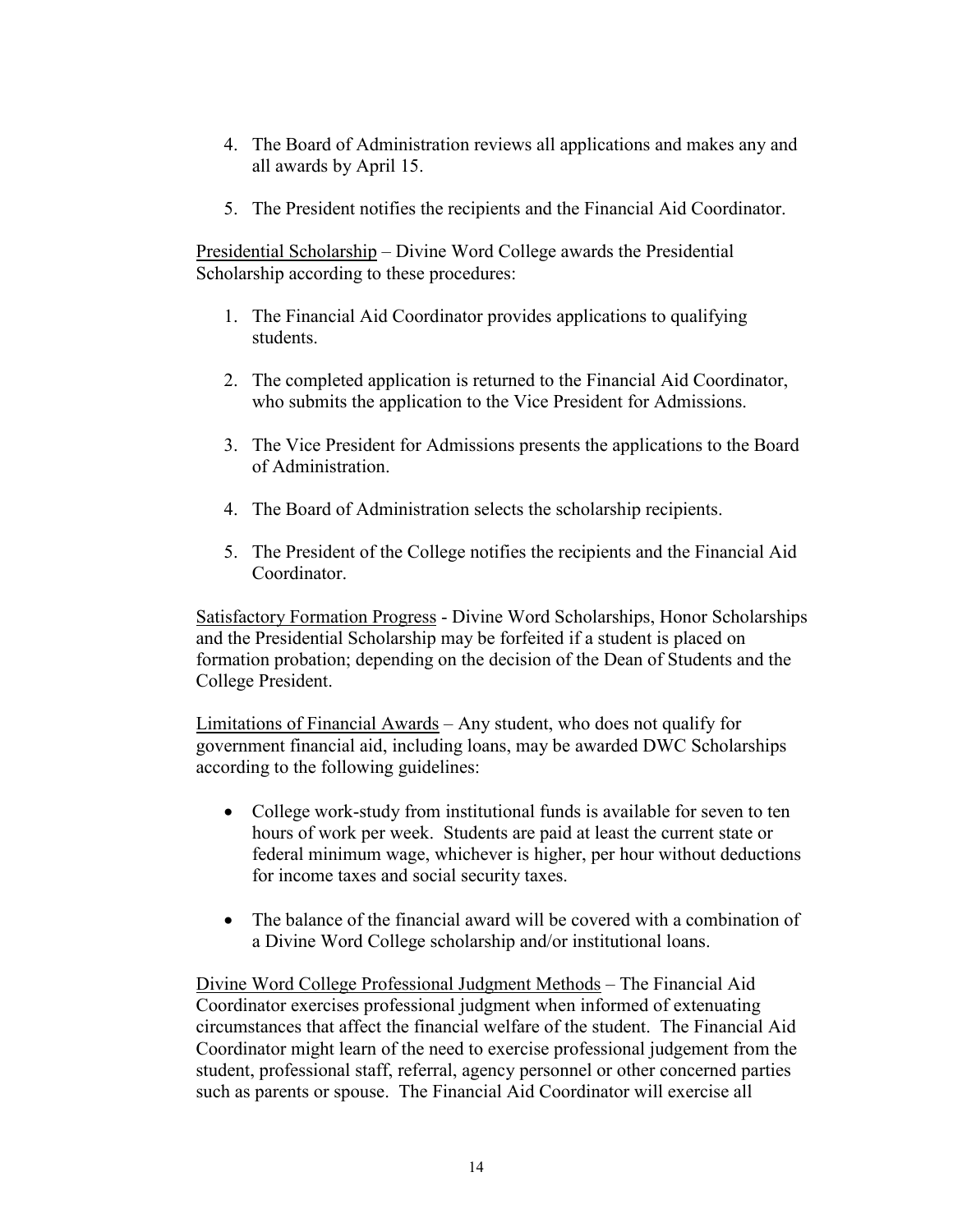reasonable and prudent means which are at hand to help the student meet both financial and human needs. Reasons for exercising professional judgment include:

- Adjusting the cost of attendance to allow for unanticipated expenses that are not foreseen or considered in normal situations (e.g., change in direct school expenses such as program equipment purchases due to curricular changes).
- A student/parent's inability to meet expected family contribution levels under the needs analysis formula because of special conditions. There are any number of other reasons that could cause a change in income or loss of assets that can lower the contribution level.

The Financial Aid Coordinator will document the professional judgment conditions to the best of his/her ability with written and dated narrative and/or documents. A personal interview will normally occur but a written request by the student will be considered. A recalculation of expected family contribution will be performed whenever there is a change in income. Current calendar year, school year, or expected calendar year income could be considered. The Financial Aid Coordinator will notify the Vice President for Admissions professional judgment is used to reflect changes in the financial aid award.

# **Part Four – Financial Aid Coordinator Required Reports**

The Financial Aid Coordinator is responsible for preparing the following reports required for financial aid accounting;

- Federal Pell Grant Payments submitted electronically via EDE Express to update Federal Pell grant authorizations.
- The Fiscal Operations Report and Application to Participate (FISAP) The FISAP report is filed annually to report financial aid expenditures and apply for funding for the Federal Work-Study Program, Federal Perkins Loan Program and the Federal Supplemental Educational Opportunity Grant Program.
- Information required by auditors performing annual federal audit procedures on Title IV student financial assistance programs and State of Iowa programs.
- Integrated Post Secondary Education Data System (IPEDS) The Financial Aid Coordinator provides necessary information to the Registrar to complete the IPEDS report.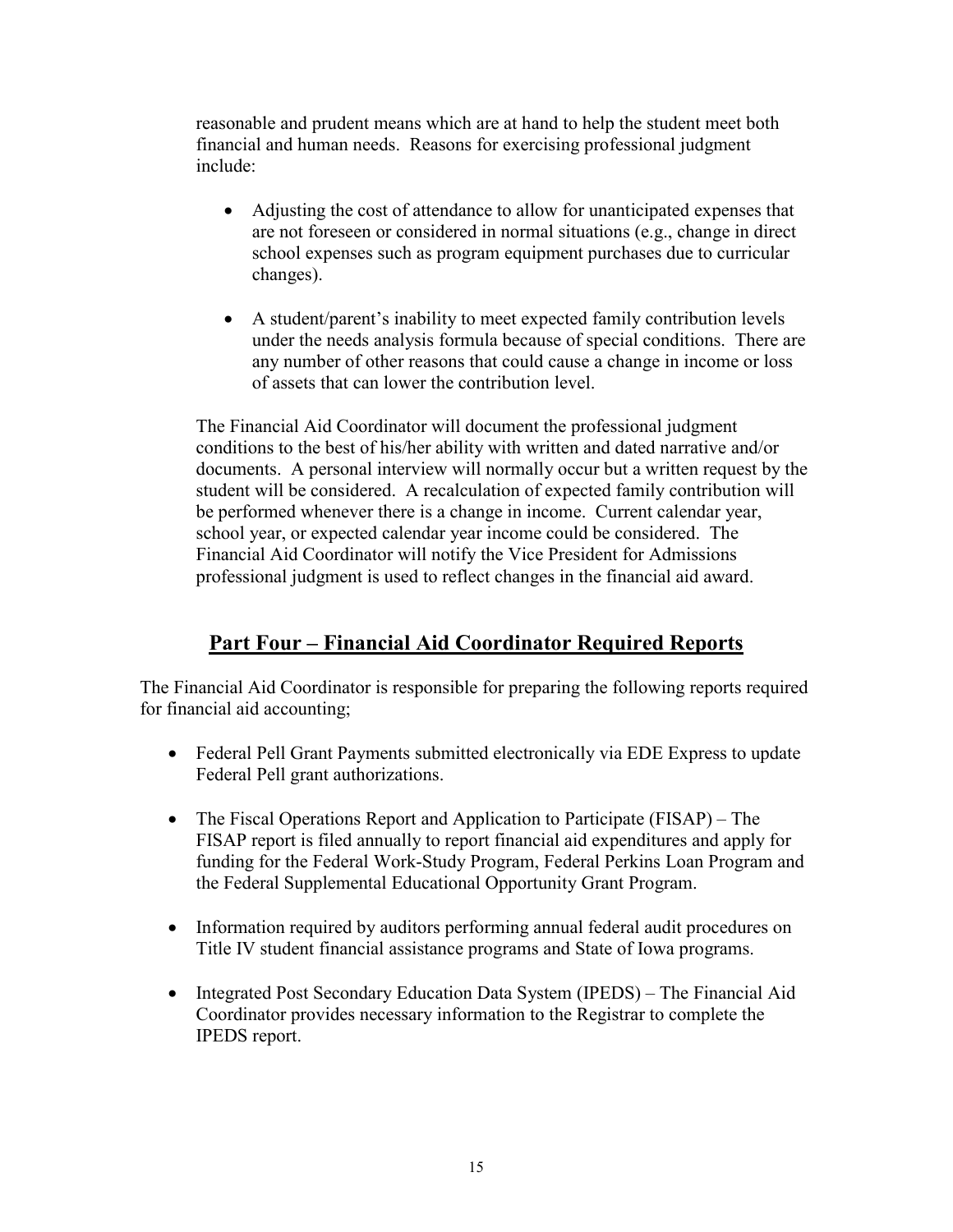- Campus Crime & Security Survey The Vice President for Operations prepares the report and gives it to the Financial Aid Coordinator to transmit and to the Public Relations Director to post on the website.
- Gainful Employment Report The Financial Aid Coordinator submits annually the Gainful Employment Report via NSLDS if required by the U.S. Department of Education.

Approved April 4, 2019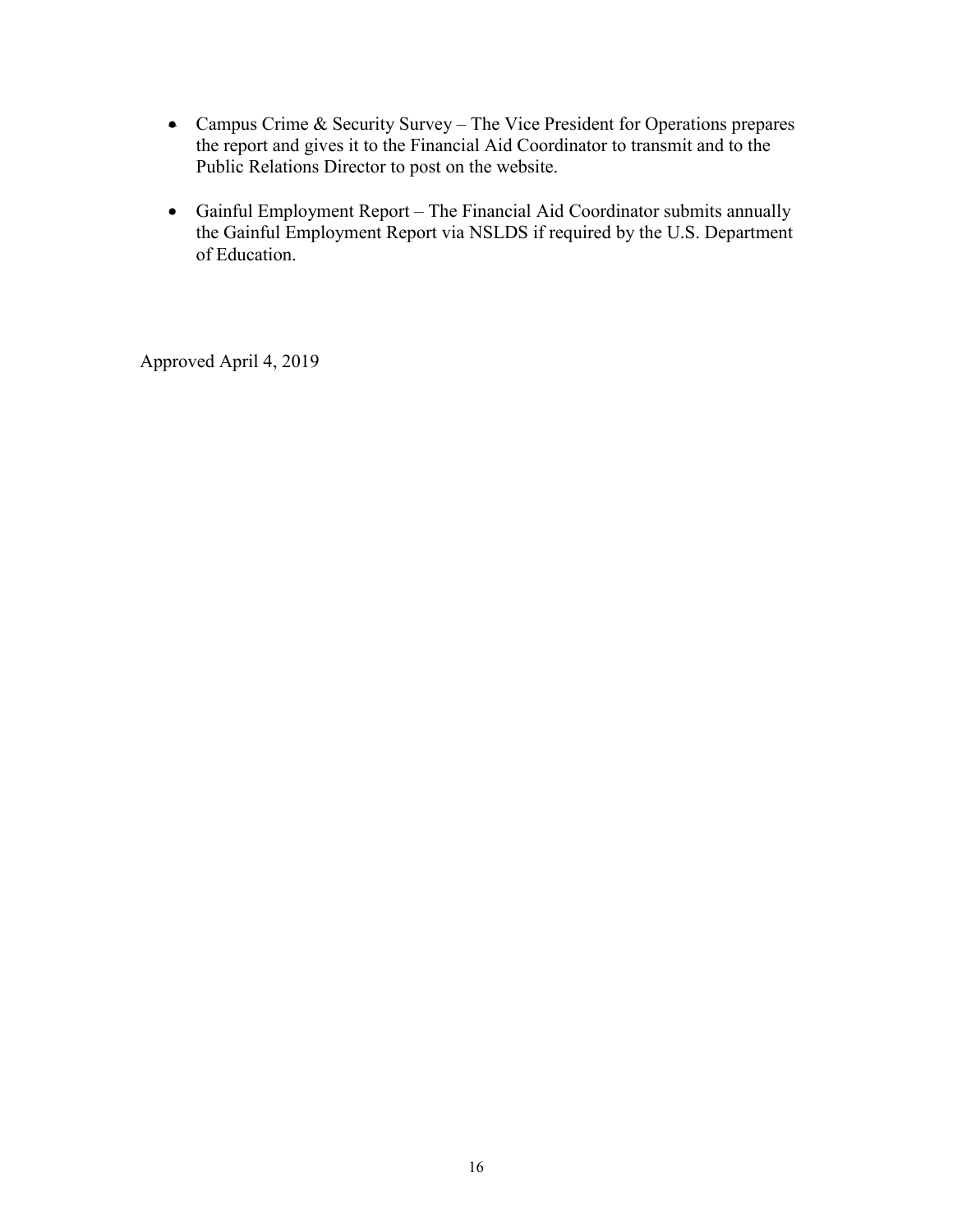# **Institutional Code of Conduct for Education loans**

**Divine Word College**

**07/22/2019**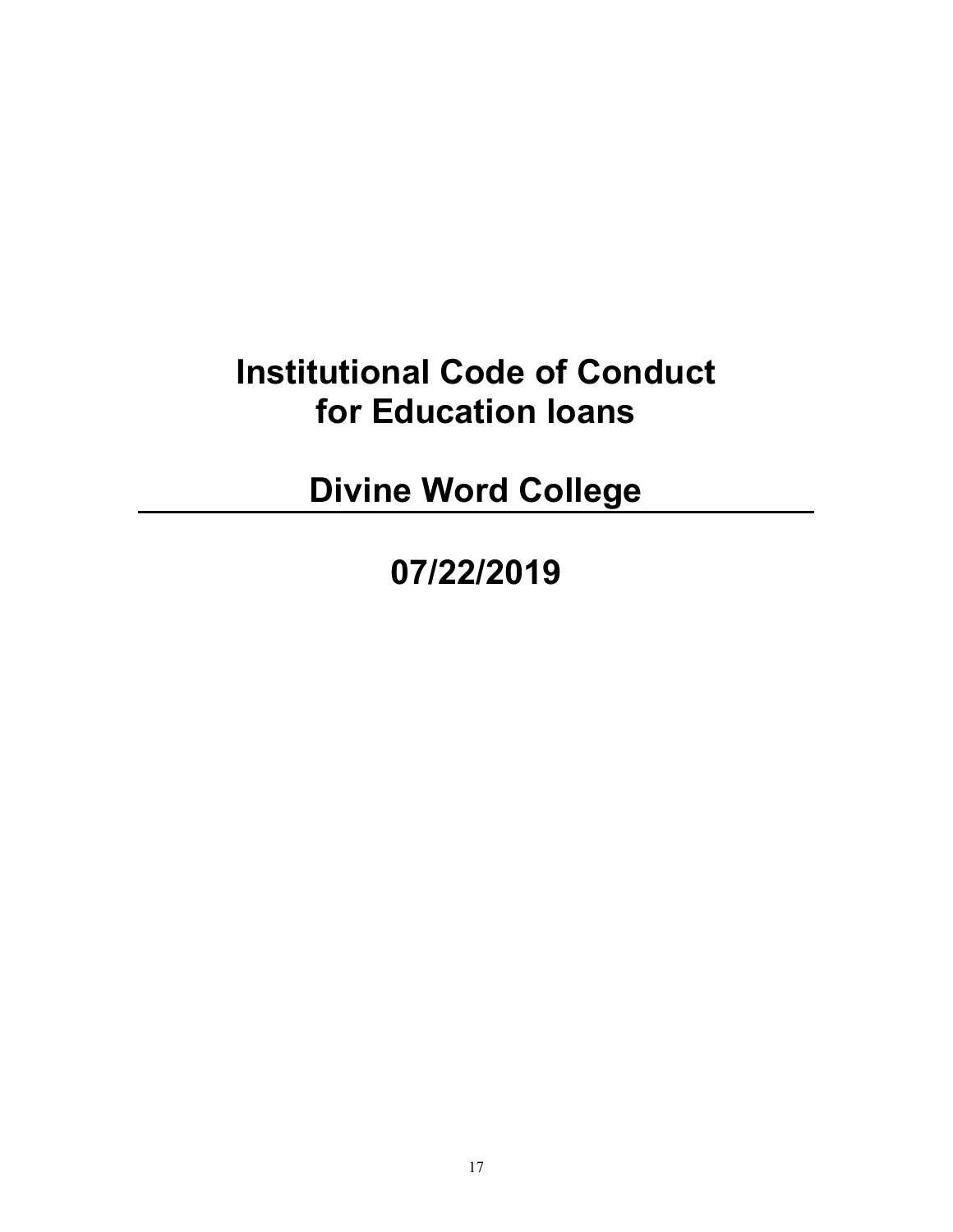# **Table of Contents**

| <b>Advisory Councils</b>         |                                                      |            |
|----------------------------------|------------------------------------------------------|------------|
| <b>Boards of Directors</b>       |                                                      |            |
|                                  | Lender, Lender Servicer, Guarantor                   |            |
|                                  | <b>Institutional Boards of Directors or Trustees</b> |            |
|                                  |                                                      |            |
|                                  |                                                      |            |
| <b>Bundling of Private Loans</b> |                                                      |            |
|                                  |                                                      | Peri       |
|                                  | <b>Choice of Lender (Borrower Choice of Lender)</b>  |            |
|                                  |                                                      |            |
|                                  |                                                      |            |
|                                  | <b>Consulting and Contractual Arrangements</b>       |            |
|                                  |                                                      | Peri       |
|                                  |                                                      |            |
|                                  |                                                      |            |
|                                  |                                                      |            |
| <b>Gifts</b>                     |                                                      |            |
|                                  |                                                      |            |
|                                  |                                                      | <b>Imp</b> |
| <b>Loan Counseling</b>           |                                                      |            |
|                                  |                                                      |            |
|                                  |                                                      |            |
| <b>Loan Terms and Conditions</b> |                                                      |            |
|                                  |                                                      | <b>Imp</b> |
|                                  |                                                      |            |
| Lodging                          |                                                      |            |
|                                  |                                                      |            |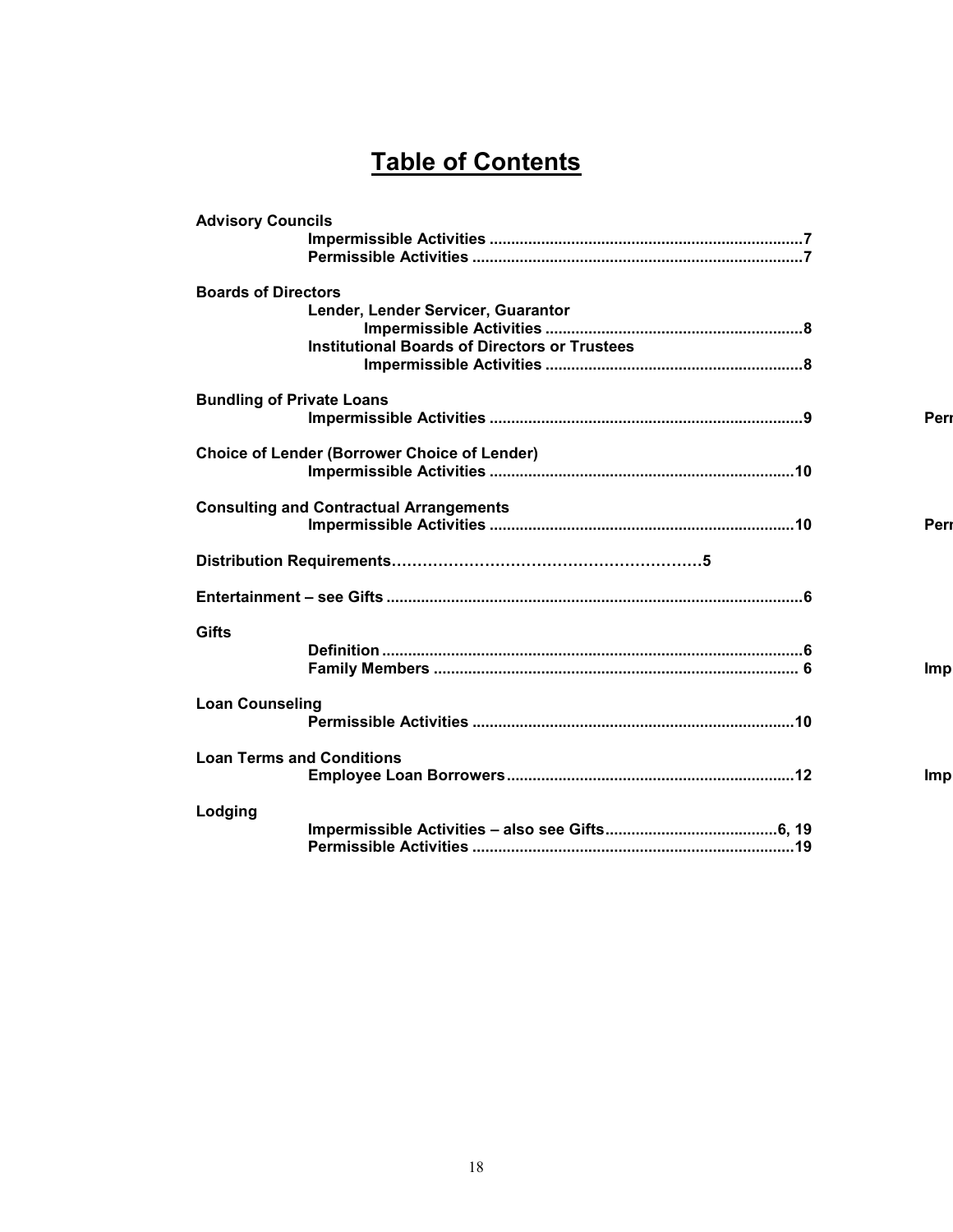| <b>Meals &amp; Refreshments</b> |                                          |  |  |  |
|---------------------------------|------------------------------------------|--|--|--|
|                                 |                                          |  |  |  |
|                                 |                                          |  |  |  |
| <b>Opportunity Pool Loans</b>   |                                          |  |  |  |
|                                 |                                          |  |  |  |
|                                 |                                          |  |  |  |
|                                 | <b>Payment of Education Loan Costs</b>   |  |  |  |
|                                 |                                          |  |  |  |
|                                 |                                          |  |  |  |
|                                 | <b>Philanthropic Gifts/Contributions</b> |  |  |  |
|                                 |                                          |  |  |  |
|                                 |                                          |  |  |  |
|                                 |                                          |  |  |  |
|                                 |                                          |  |  |  |
|                                 |                                          |  |  |  |
| <b>Publications</b>             |                                          |  |  |  |
| <b>Receptions</b>               |                                          |  |  |  |
|                                 |                                          |  |  |  |
|                                 |                                          |  |  |  |
| <b>Staffing Assistance</b>      |                                          |  |  |  |
|                                 |                                          |  |  |  |
|                                 |                                          |  |  |  |
|                                 |                                          |  |  |  |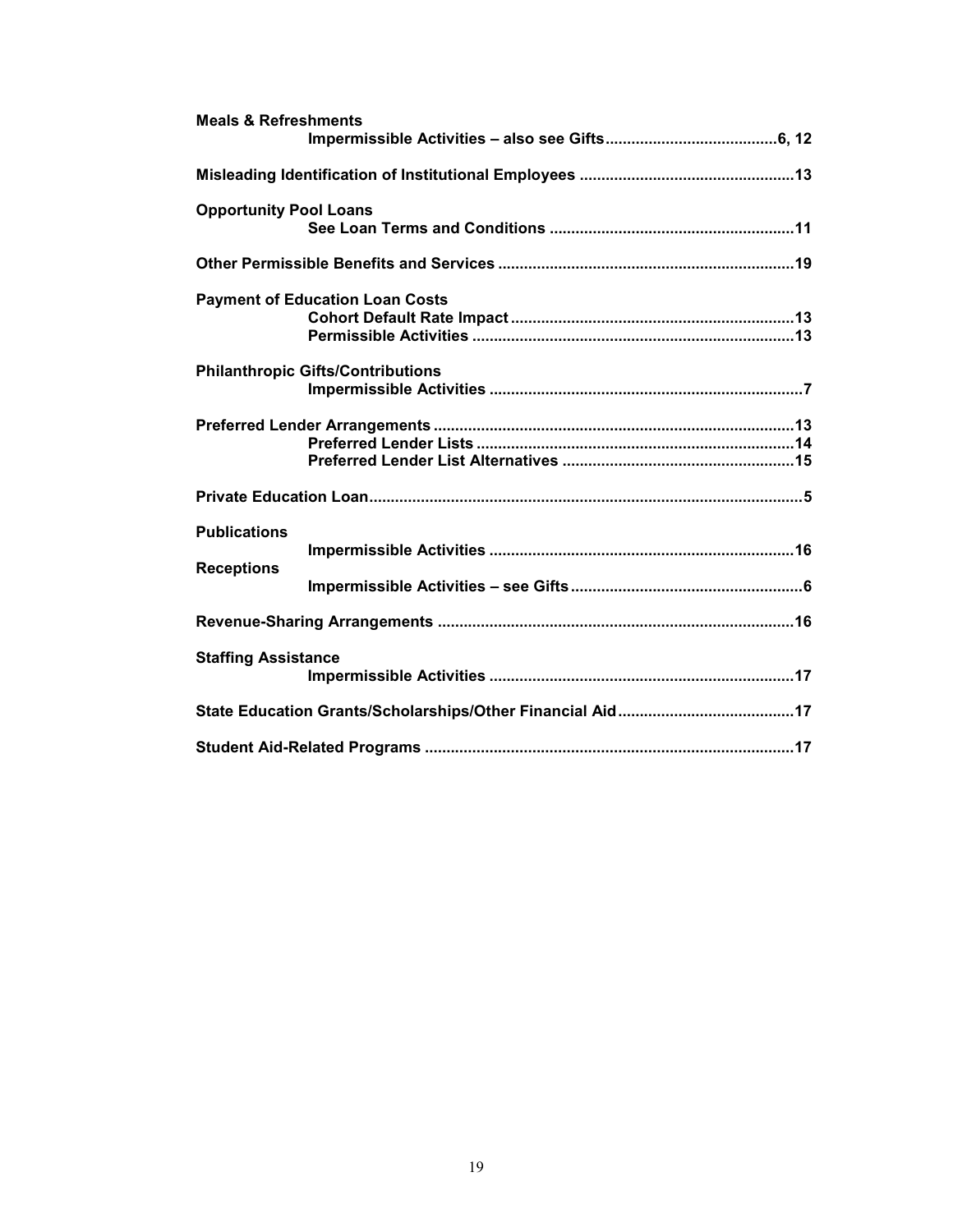| <b>Technology</b>            |     |
|------------------------------|-----|
| <b>Training</b>              |     |
|                              | .18 |
| <b>Travel/Transportation</b> |     |
|                              |     |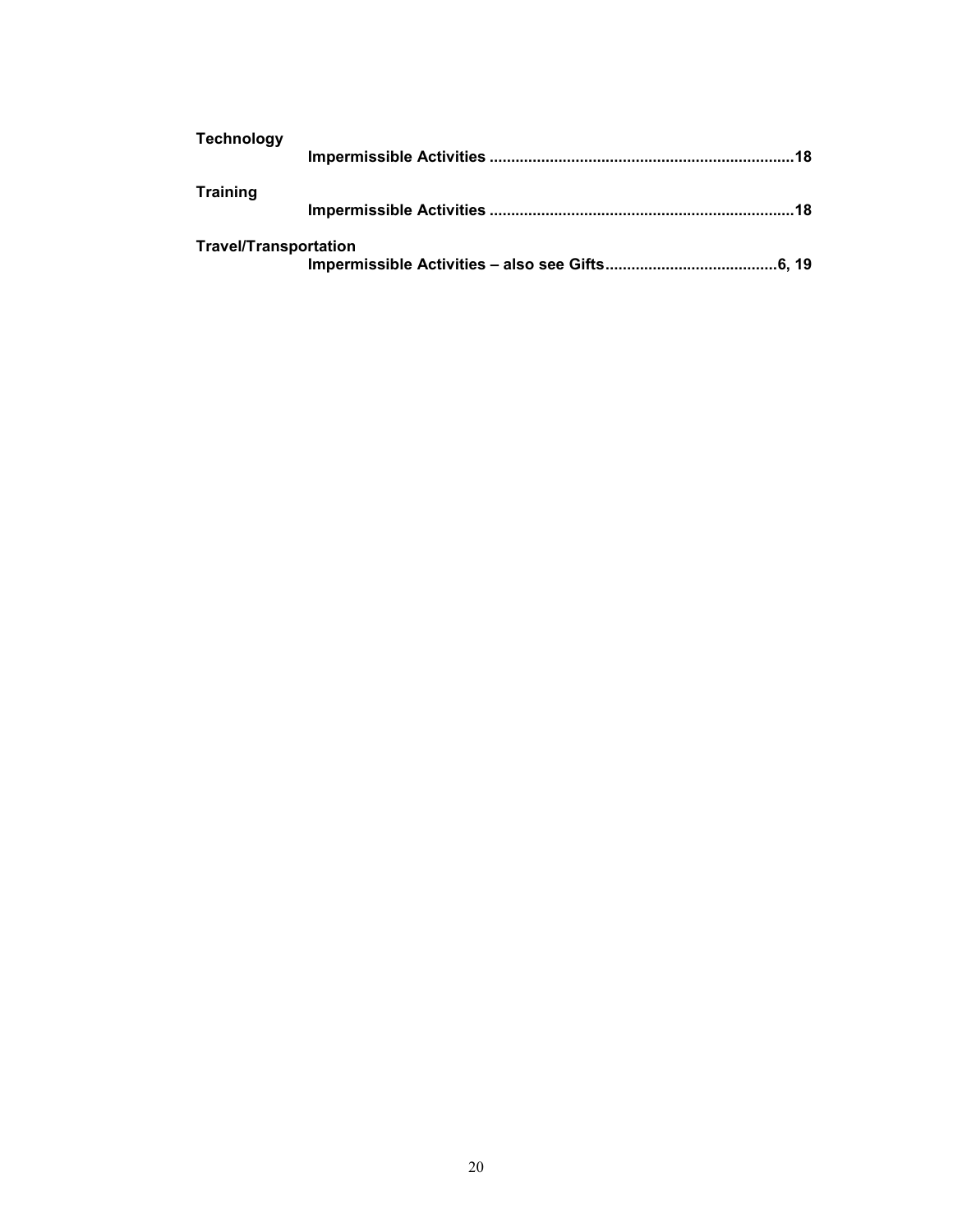# **Introduction**

Iowa Code Section 261F.2, Sections 487(a)(25)(A) and 487(e) of Title IV of the Higher Education Act (HEA), and federal regulations contained in 34 CFR 668.14(b)(27), and 34 CFR 601.21 require Divine Word College (referred to throughout this document as "the institution") to develop, administer, and enforce a Code of Conduct. The Code of Conduct sets forth standards for business relationships between colleges and universities, their affiliated organizations and entities, private entities that make or hold education loans (referred to throughout this document as "lender"), and guarantors of loans made under the Federal Family Education Loan Program (FFELP).

A *private education loan* is any loan that is not made under Title IV of the HEA and is issued to a borrower expressly for postsecondary education expenses, regardless of whether the loan is provided through the institution that the student attends or directly to the borrower from the lender. A private loan secured by a dwelling or an extension of credit under an open-end consumer credit plan (e.g., a home equity line of credit, or open line of credit tied to a Certificate of Deposit) is not considered a private education loan.

# *Iowa Code Section 261.F1(10)*

All of the following individuals or entities associated with the institution must comply with this code of conduct governing education loan activities:

- An employee
- A contract employee
- A director or officer
- A trustee
- An agent including an "institution-affiliated organization" (see below), booster club, or other organization directly or indirectly associated with or authorized by the institution or an employee of the institution

An *institution-affiliated organization* is an organization that is directly or indirectly affiliated with us and includes, but is not limited to, an alumni, athletic, social, academic, or professional organization.

*Iowa Code Sections 261F.2(1) and 261F.1(2) and (3); 34 CFR 601.2 definition of institution-affiliated organization*

# **Distribution Requirements**

This code of conduct must be published prominently on our Internet site.

*Iowa Code Section 261F.2(1)(b) ; 34 CFR 601.21(a)(2)(ii)*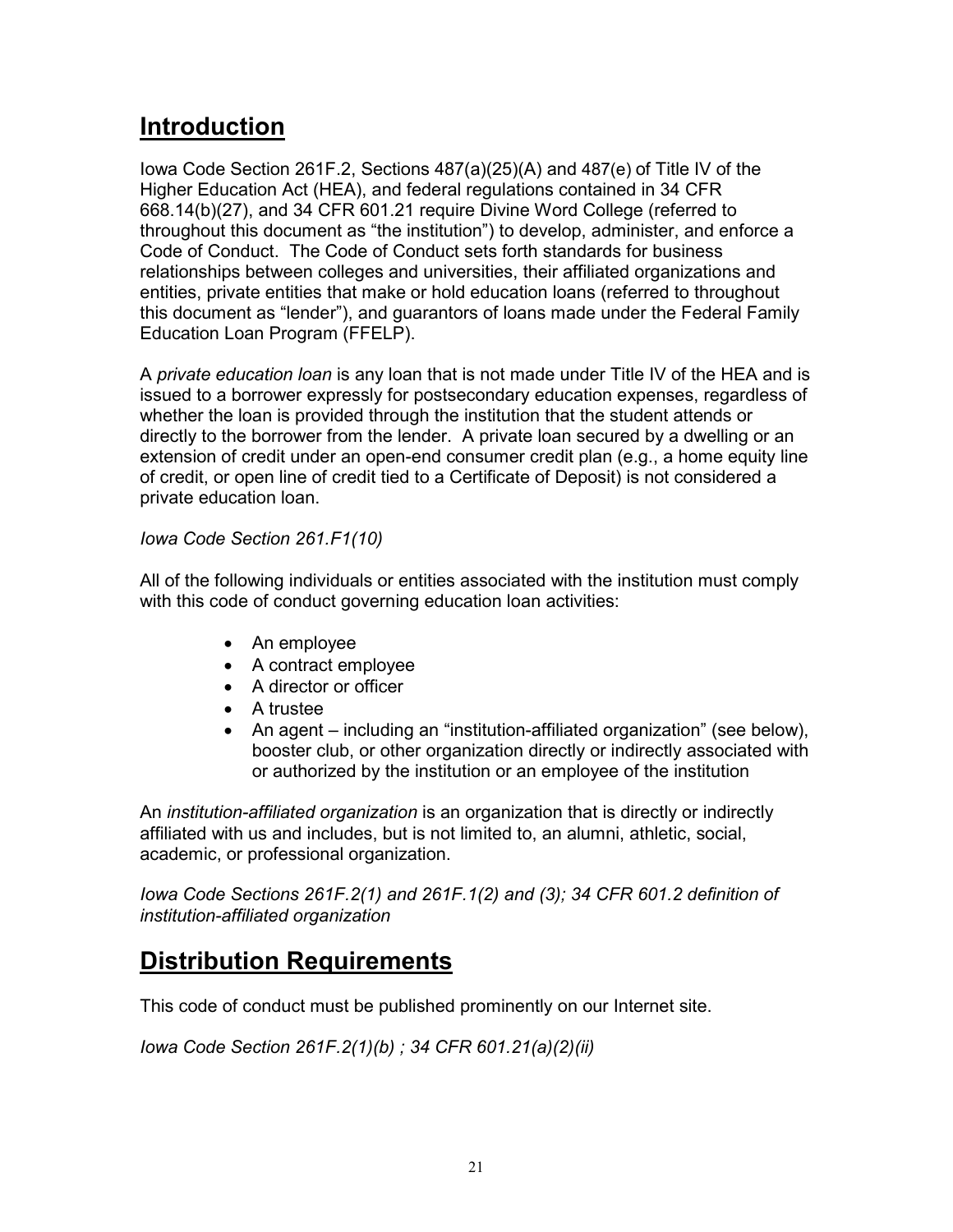If an institution-affiliated organization (see above) participates in a preferred lender arrangement\*, and that organization has a Web site, our Code of Conduct must be published on the institution-affiliated organization's Web site.

### *34 CFR 601.21(b)(2)*

At least annually, the institution's officers, employees, and agents who have responsibilities for education loans must be informed of the provisions of this code of conduct. An institution-affiliated organization (see above) that participates in a preferred lender arrangement\* must notify its officers, employees, and agents who have responsibilities for education loans of the provisions of this Code of Conduct at least annually.

### *34 CFR 601.21(a)(2)(iii) and (3)*

\*See "Preferred Lender Arrangements" for more information.

# **Gifts**

#### **Impermissible Activities**

An officer, employee, or agent of the institution who is employed in the financial aid office or who otherwise has direct responsibilities with respect to education loans must not solicit or accept any gift from a lender, lender servicer, or guarantor. See exceptions below under "Permissible Activities."

### *Gifts to Family Members or Others*

A gift to a family member of the institution's officer, employee, or agent, or a gift to an individual based on that individuals' relationship with the institution's officer, employee, or agent is not permissible if **either** of the following applies:

- The gift is given with the knowledge and acquiescence of the institution's officer, employee, or agent, **or**
- The officer, employee, or agent has reason to believe the gift was given because of that person's official position with the institution.

### *Gift Definition*

A gift means any gratuity, favor, discount, entertainment (including expenses for shows, sporting events, or alcoholic beverages), hospitality (including private parties of select training or conference attendees), loan, or other item having a monetary value of more than a "de minimus" or nominal value**<sup>1</sup>**. A gift includes services, transportation, lodging, or meals, whether provided in kind, by purchase of a ticket, payment in advance, or reimbursement after the expense has been incurred.

*Iowa Code Sections 261F.1(5) and 261F.3(1) and (2); HEA Section 487(e)(2); 34 CFR 682.200(b) Definition of "Lender" (5)(i)(A)(8); 34 CFR 682.401(e)(1)(i)(D); 34 CFR 601.21(c)(2)(i) and (ii); November 1, 2007, Federal Register, Vol. 72, No. 211, p. 61981*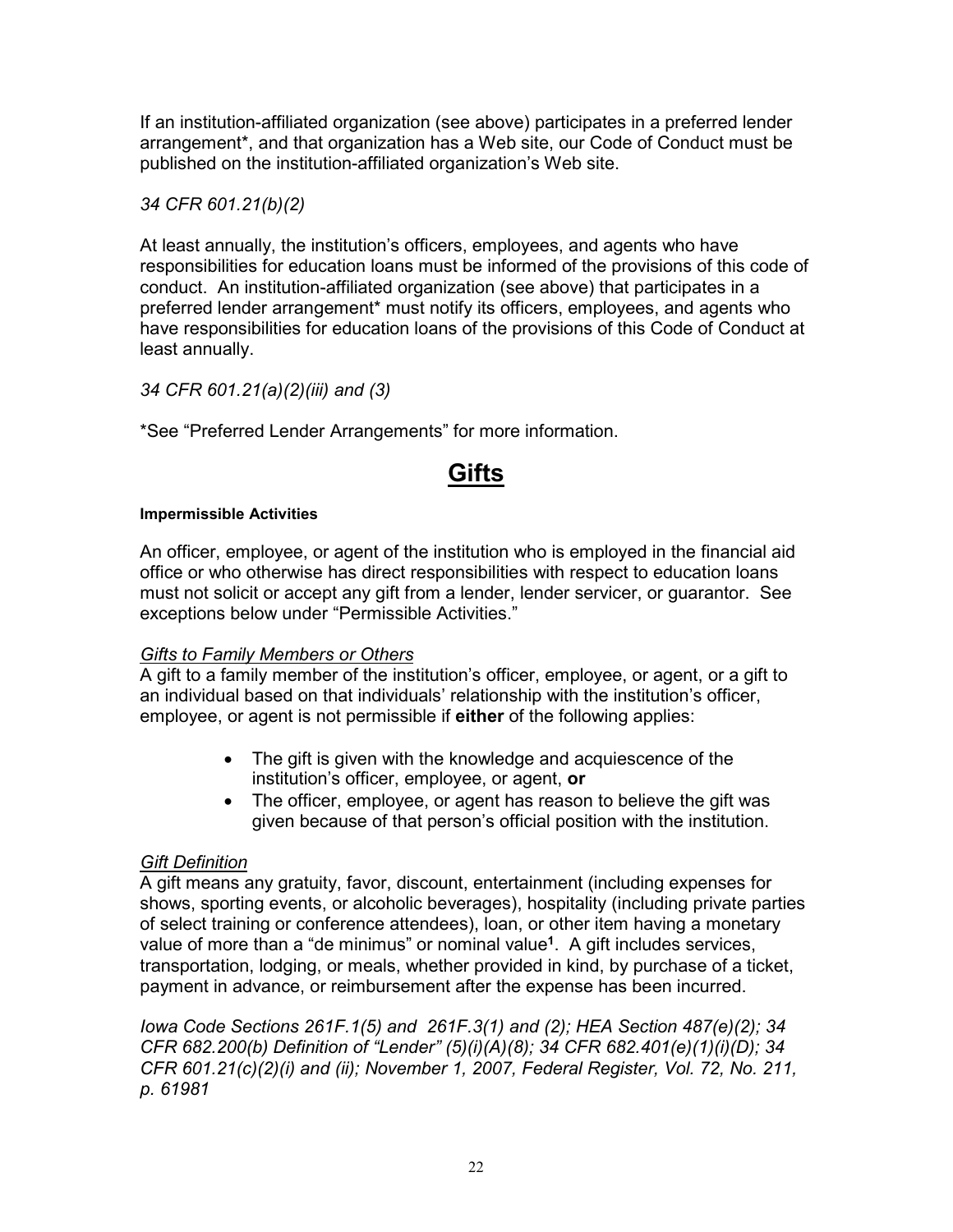#### **Permissible Activities**

An officer, employee, or agent of the institution, or a member of an organization affiliated with the institution, may accept items of a "de minimus" or nominal**<sup>1</sup>** value from a lender, lender servicer, or guarantor that are offered as a form of generalized marketing or advertising or to create good will.

Examples of permissible gifts include, but are not limited to, the following:

- Pens or pencils
- Notepads; sticky-notes
- Calculators
- Small tote bags
- Other individual office supply items

**1"De minimus" or nominal value is undefined in Iowa Code, federal law or the U.S. Department of Education's regulations (34 CFR 601.21). Employees of state agencies should consult their personnel policies for any additional restrictions on the acceptance of gifts.**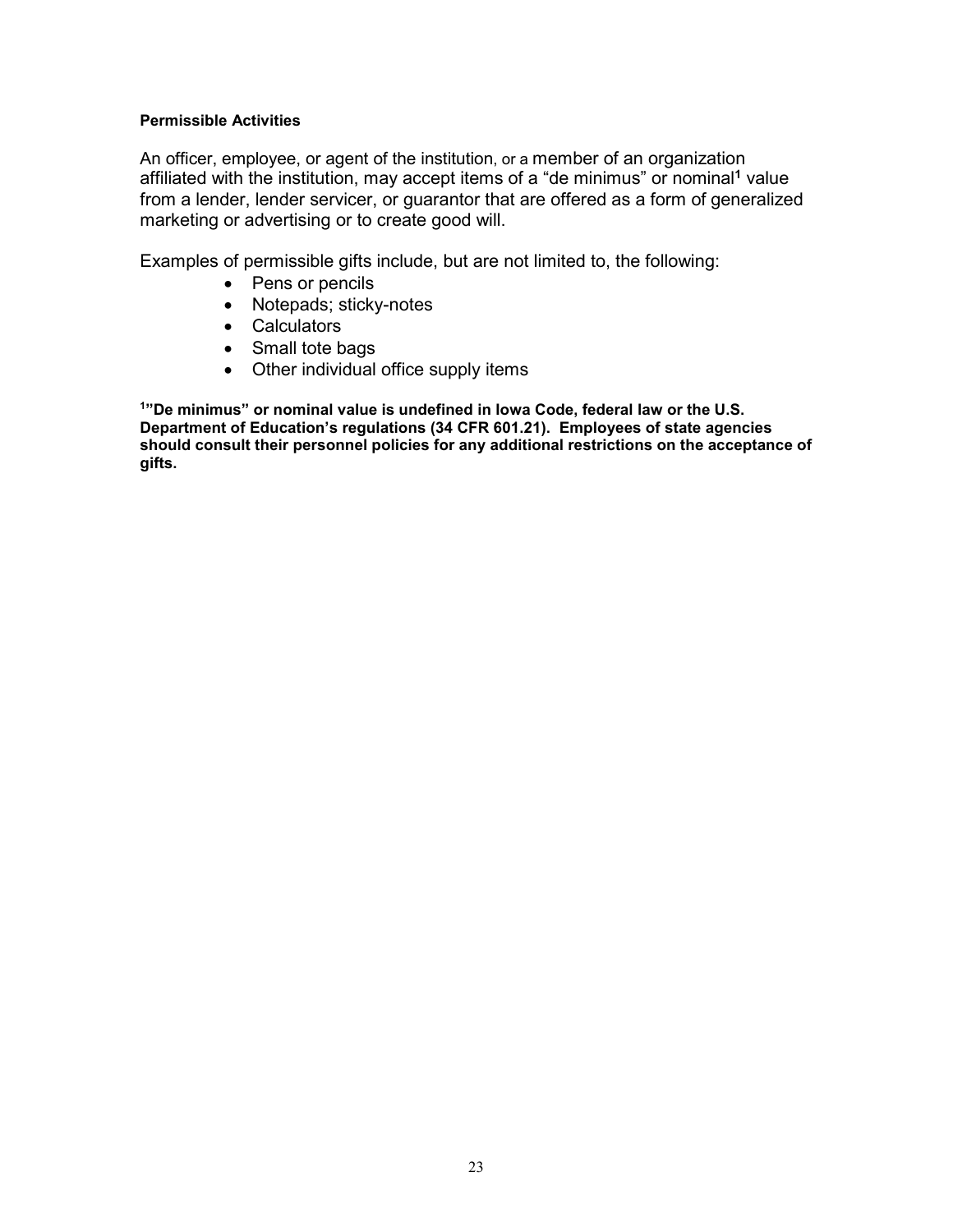An employee of the institution may also accept items of value from a lender, lender servicer, or guarantor that are also offered to the general public.

*Iowa Code Section 261F.1(5)(l) and (m); HEA Section 487(e)(2)(B); 34 CFR 682.200(b) Definition of "Lender" (5)(ii)(J); 34 CFR 682.401(e)(2)(ix)*

# **Philanthropic Gifts/Contributions to the Institution**

### **Impermissible Activities**

The institution will not accept philanthropic contributions from a lender, lender servicer, or guarantor that are related to the education loans the lender, lender servicer, or guarantor provides to our students and families, or that are made in exchange for any advantage related to education loans.

*Iowa Code Section 261F.1(5)(d); HEA Section 487(e)(2)(B)(ii)(V); 34 CFR 601.21(c)(2)(iii); 34 CFR 682.200(b) Definition of "Lender" (5)(i)(A)(9); 34 CFR 682.401(e)(1)(i)(E)*

### **Permissible Activities**

The institution may accept philanthropic contributions from a lender, lender servicer, or a guarantor that are not related to the education loans provided by the lender or guarantor, and that are not made in exchange for any advantage to the lender, guarantor, or servicer. However, we must disclose philanthropic contributions made to our institution by an education lender with whom we have a preferred lender arrangement\* under rules established by the Iowa Attorney General. (As of the date of this publication, rules for this disclosure have not been developed by the Iowa Attorney General.)

\*See "Preferred Lender Arrangements" for more information.

*Iowa Code Sections 261F.1(5)(d) and 261F.4(6); 34 CFR 601.21(c)(2)(iii)*

# **Advisory Councils**

#### **Impermissible Activities**

An officer, employee, or agent of the institution who is employed in the financial aid office or who otherwise has direct responsibilities with respect to education loans must not serve on or otherwise participate in an advisory council established by a lender or its affiliate, or a group of lenders.

*Iowa Code Section 261F.3(6)*

An officer, employee, or agent of the institution who serves on an official, standing advisory council for a guarantor must not accept anything of value for that service. See the exception below for reasonable compensation under "Permissible Activities."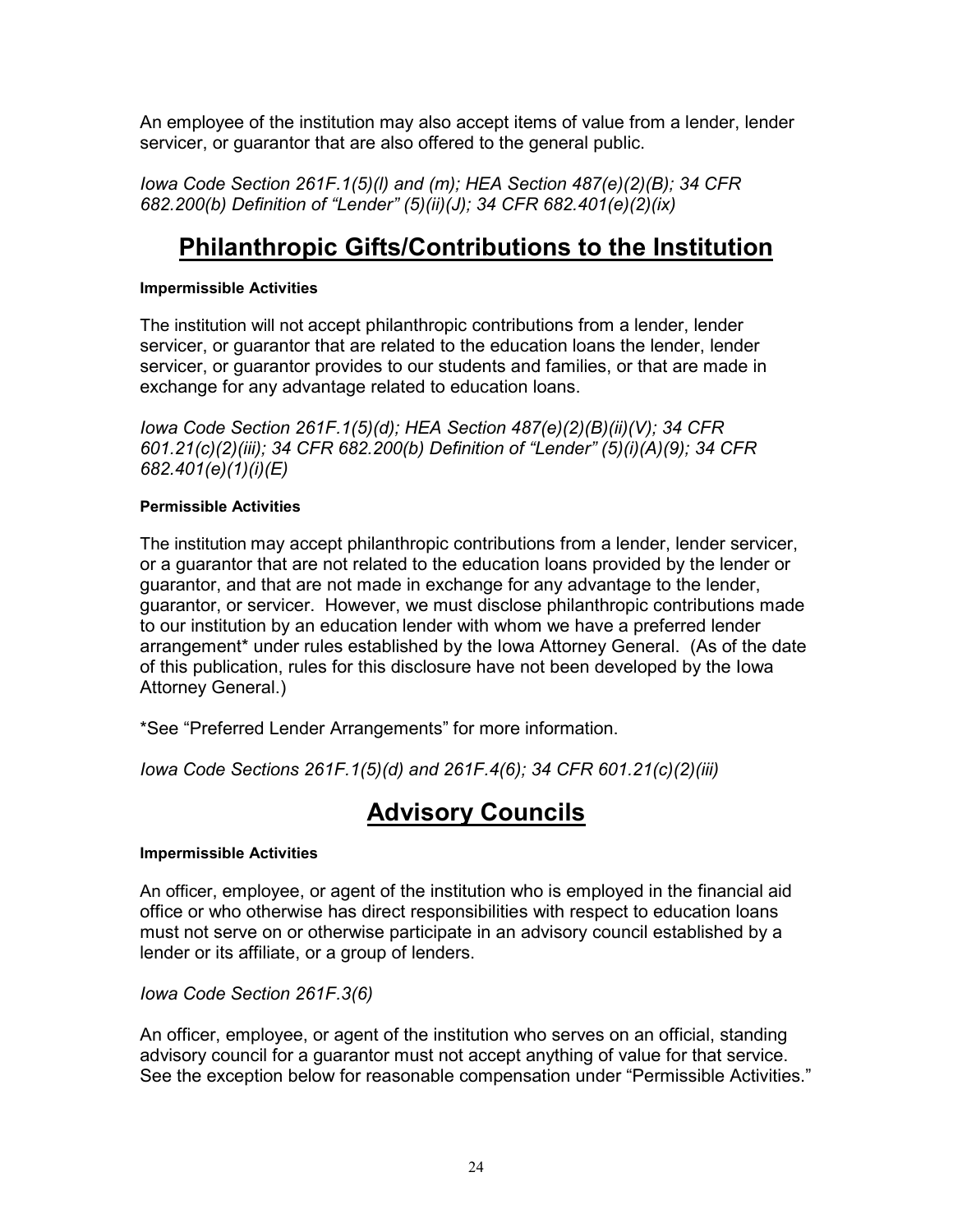### *HEA Section 487(e)(7); 34 CFR 601.21(c)(7)*

#### **Permissible Activities**

An officer, employee, or agent of the institution who is employed in the financial aid office, or who otherwise has responsibilities with respect to education loans or other financial aid offered to our students and their families may serve on an official, standing advisory council for a guarantor, including an Iowa College Student Aid Commission advisory council or task force, and be compensated for reasonable expenses incurred in that service.

Expenses are considered reasonable if they meet the standards of and are paid according to a State government reimbursement policy that governs the entity offering reimbursement. If no State government reimbursement policy applies to the entity which offers reimbursement, expenses are reasonable if they meet the standards of and are paid according to applicable Federal cost principles.

*34 CFR 601.21(c)(7); 34 CFR 668.16(d)(2)(ii); 34 CFR 682.401(e)(2)(vi)*

An officer, employee or agent of the institution may respond to any lender who seeks advice from the institution or groups of institutions by telephone, electronically, or in a meeting, about improving products or services for borrowers. However, the institution may not accept any gift or compensation for responding to the lender including, but not limited to, transportation, lodging, or related expenses.

*Iowa Code Section 261F.3(6)*

# **Boards of Directors**

#### **Impermissible Activities**

#### *Lender, Lender Servicer, and Guarantor*

An employee or agent of the institution who is employed in the financial aid office must not serve on or otherwise participate in the board of directors of a lender, lender servicer, or guarantor.

An employee or agent of the institution who is not employed in the financial aid office but who has responsibility with respect to education loans must not serve on or otherwise participate in the board of directors of a lender, lender servicer, or guarantor, unless we have a written conflict of interest policy.

This institution has a written conflict of interest policy for this purpose. See below under "Permissible Activities" for more information about the content of that policy.

*Iowa Code Sections 261F.3(7)(a)(1) and (2); 34 CFR 601.21(c)(3)(i) and (ii)*

*Institutional Boards of Directors or Trustees*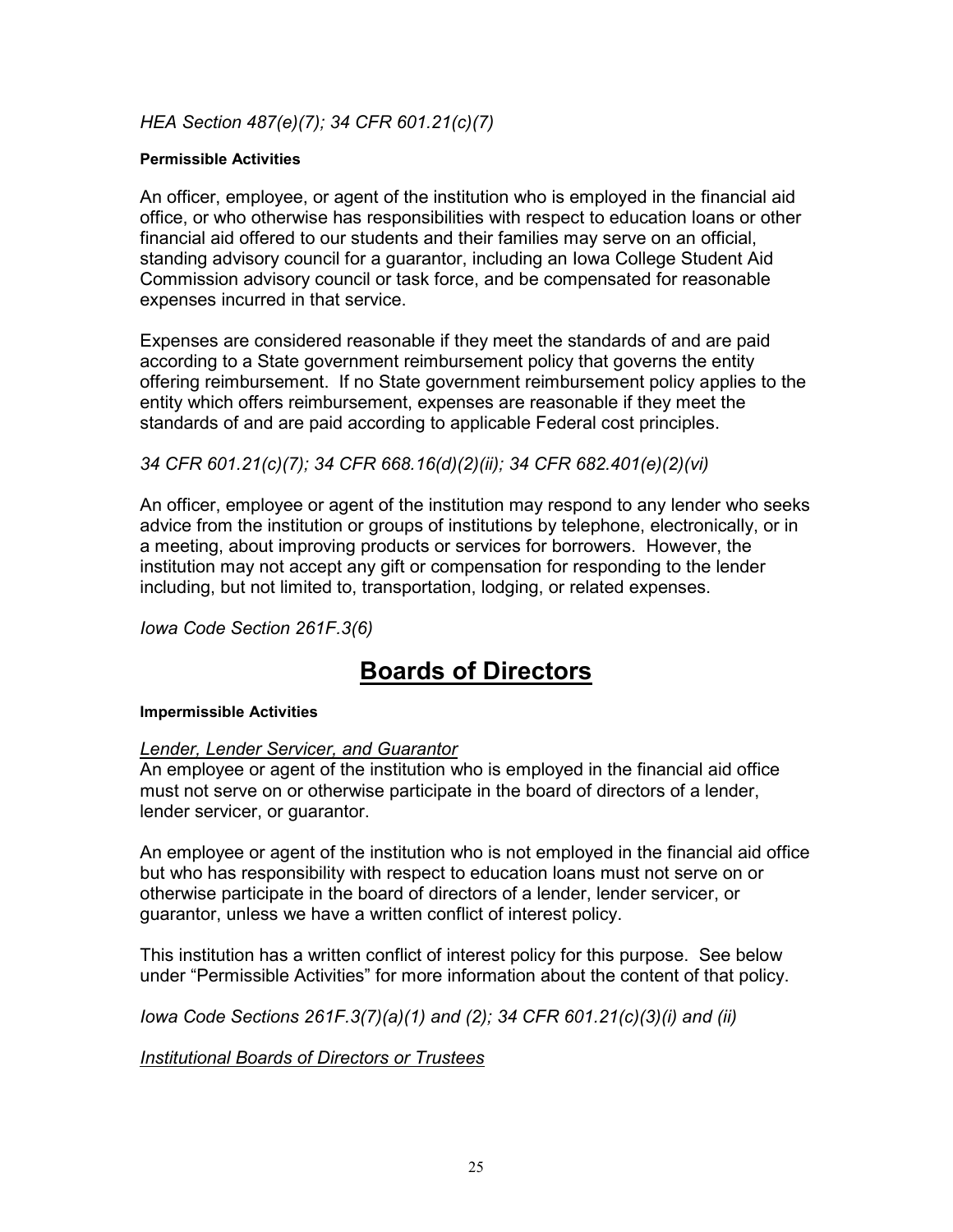No officer, employee, or agent of a lender, lender servicer, or guarantor may serve on this institution's board of directors or trustees, unless we have a written conflict of interest policy.

This institution has a written conflict of interest policy for this purpose. See below under "Permissible Activities" for more information about the content of that policy.

*Iowa Code Sections 261F.3(7)(a)(3); 34 CFR 601.21(c)(3)(iii)*

#### **Permissible Activities**

### *Lender, Lender Servicer, and Guarantor*

An employee or agent of the institution who is not employed in the financial aid office and who has no responsibility with respect to education loans may serve unrestricted and be compensated for service on the board of directors of a lender, lender servicer, or guarantor.

An employee or agent of the institution who is not employed in the financial aid office but who has responsibility with respect to education loans may serve on the board of directors of a lender, lender servicer, or guarantor, and be compensated for that service, if the institution has a written conflict of interest policy. Our conflict of interest policy specifies that an officer or agent of the institution who is serving on such a board of directors must not participate in any decision of the board with respect to any transaction regarding education loans.

### *Iowa Code Section 261F.3(7)(a)(1) and (2); 34 CFR 601.21(c)(3)(i)*

### *Institutional Board of Directors and Trustees*

The institution may permit an officer, employee, or agent of a lender, lender servicer, or a guarantor to serve as a member of our board of directors or trustees if we have a written conflict of interest policy. The institution has a conflict of interest policy for this purpose. Our conflict of interest policy includes all of the following:

- A prohibition against the participation of such a member in any decision regarding education loans offered to our students or their families,
- Procedures to be followed when such a member's personal or business interests in education loans may be advanced by an action of the board of directors or trustees, and
- A prohibition against the participation of such a member in any decision to approve any transaction where such conflicting interests may be advanced.

*Iowa Code Sections 261F.3(7)(a)(3) ; 34 CFR 601.21(c)(3)(iii)*

# **Bundling of Private Loans**

#### **Impermissible Activities**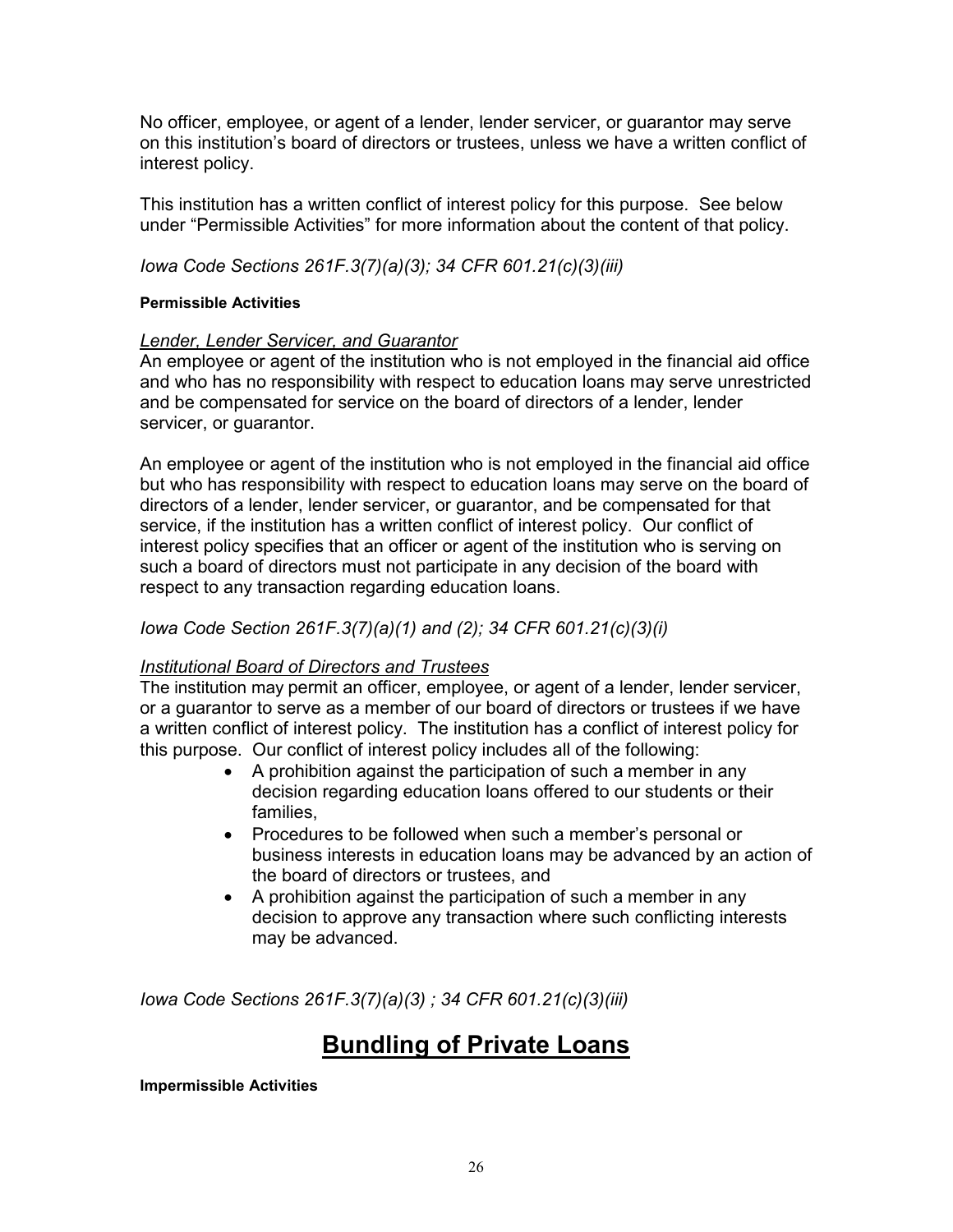The institution's financial aid staff will not bundle (i.e., package) a private education loan in a student's financial aid award, except under certain conditions. See "Permissible Activities" below for more information about acceptable conditions for private loan bundling.

### *Iowa Code Section 261F.5(2)*

#### **Permissible Activities**

The institution's financial aid staff may bundle (i.e., package) a private education loan in a student's financial aid award under any one of the following conditions:

- The borrower is ineligible for additional funding
- The borrower has exhausted the limits of his or her eligibility for Title IV loans (Federal Perkins, Stafford, and, as applicable, parent or Grad PLUS)
- The borrower has not filled out a Free Application for Federal Student Aid (FAFSA)
- The borrower does not desire, or refuses to apply for, a Title IV loan (including a parent PLUS loan)

The bundling of a private education loan will be clearly and conspicuously disclosed to the borrower, in a manner that distinguishes them from loans made under Title IV of the HEA, prior to the borrower's acceptance of the financial aid package.

*Iowa Code Section 261F.5(2); 34 CFR 601.11(c)*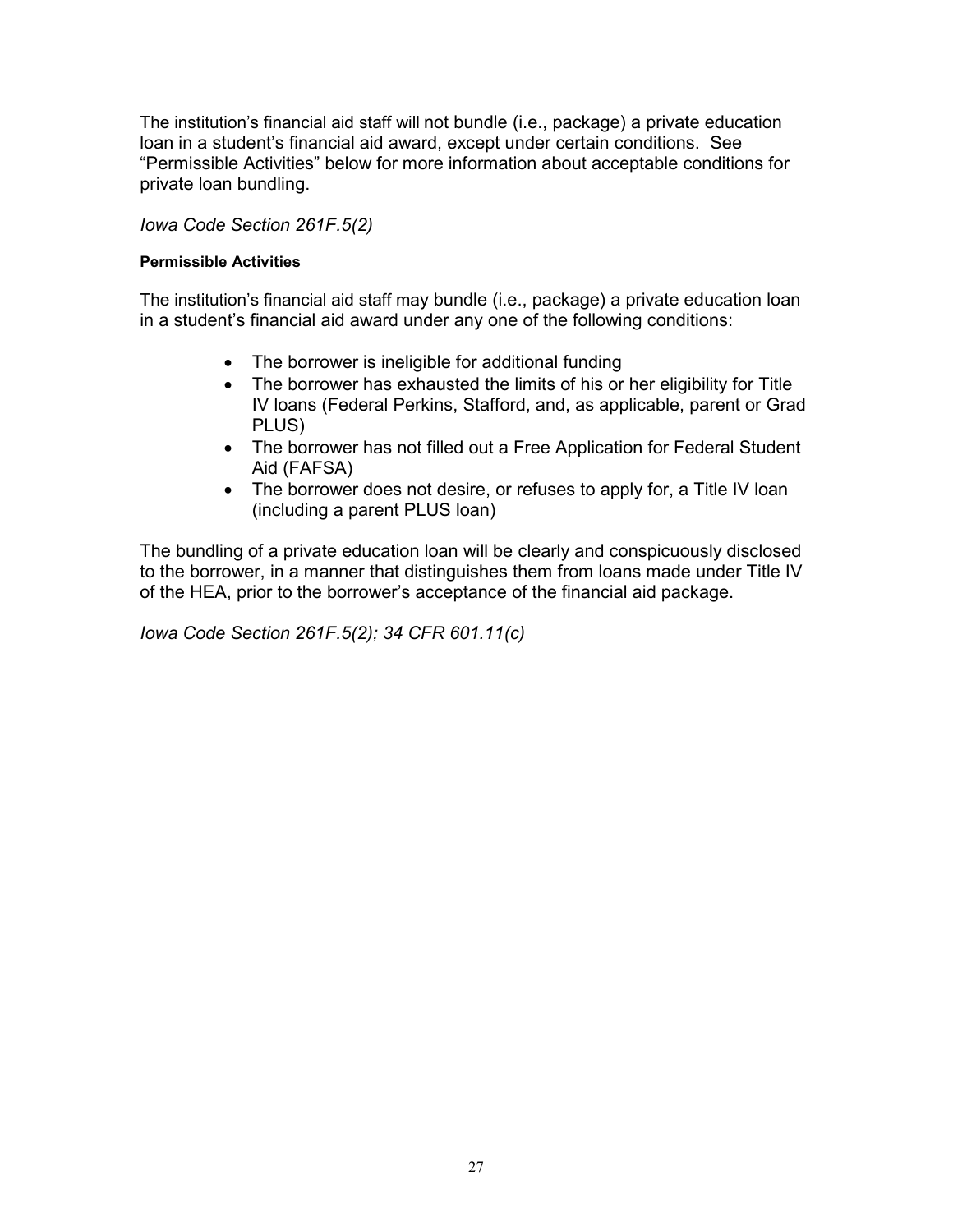# **Choice of Lender**

#### **Impermissible Activities**

Regardless of whether this institution maintains a preferred lender arrangement for education loans, our financial aid office will not:

- Refuse to certify or delay certification of an education loan based on a borrower's selection of a lender or guarantor
- Assign a first-time borrower's education loan to a particular lender through award packaging or other methods

*34 CFR 601.21(c)(4)*

# **Consulting and Contractual Arrangements**

#### **Impermissible Activities**

An officer, employee, or agent of the institution who is employed in the financial aid office or who otherwise has responsibilities with respect to education loans will not accept from any lender or its affiliate any fee, payment, or other financial benefit as compensation for any type of consulting arrangement or other contract to provide services to or on behalf of the lender. A prohibited financial benefit includes the opportunity to purchase stock.

*Iowa Code Section 261F.3(3); 34 CFR 601.21(c)(3)*

#### **Permissible Activities**

An officer, employee, or agent of the institution who is not employed in the financial aid office and who has no responsibilities with respect to education loans may accept compensation from a lender for a consulting arrangement or other contract to provide services to or on behalf of a lender.

*Iowa Code Section 261F.3(3); 34 CFR 601.21(c)(3)*

# **Loan Counseling**

#### **Permissible Activities**

The institution may request and accept services from a lender or guarantor in conducting initial (i.e., entrance) and exit loan counseling for our students (including in-person counseling or on-line counseling resources), provided:

> • Institutional staff is in control of the counseling. To be considered "in control of the counseling," staff must review and approve the content of the counseling and provide oversight over how the counseling is conducted.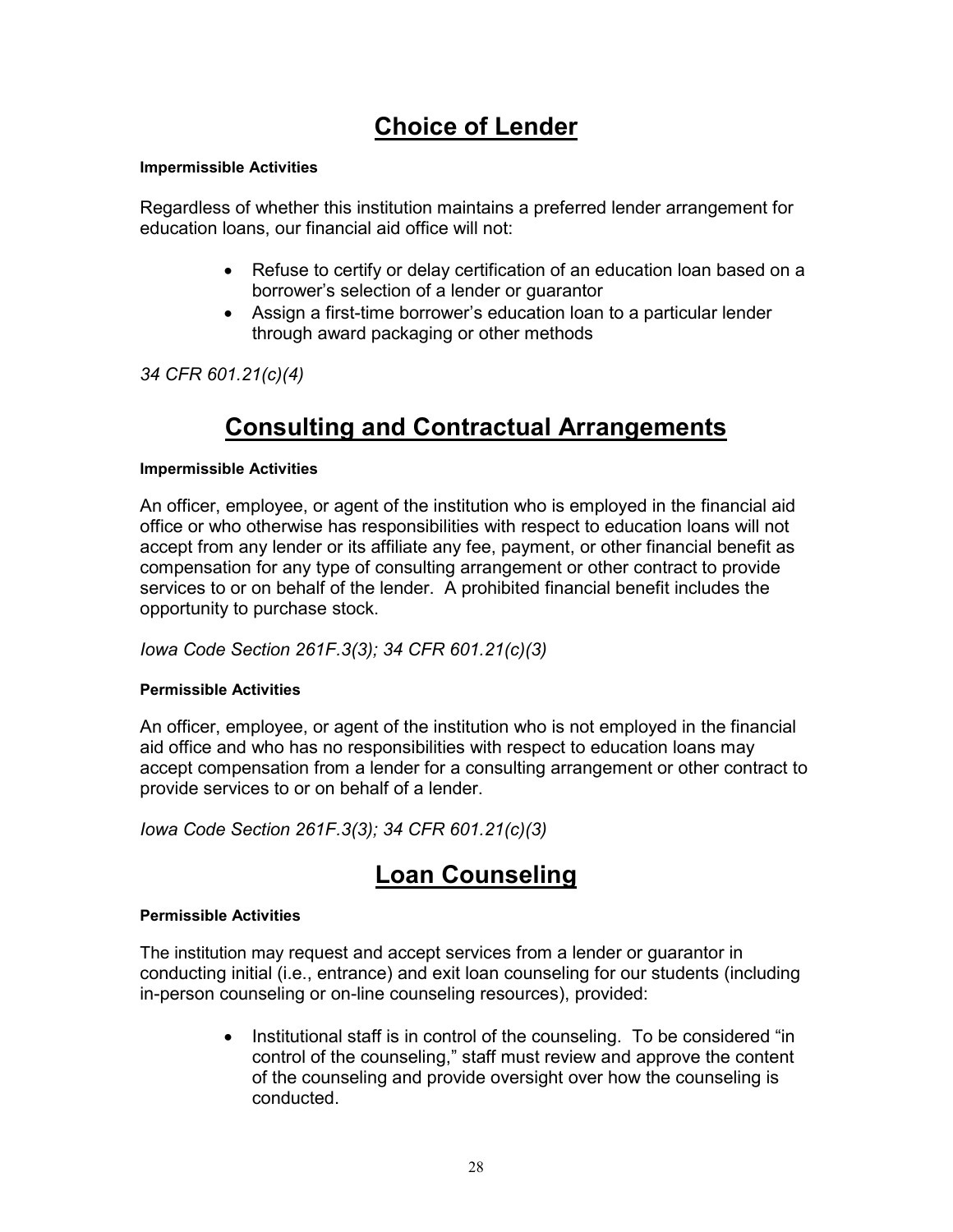• The lender or guarantor does not promote a specific lender's products or services.

Counseling materials that the institution accepts from a lender or guarantor must disclose the identity of the entity that assisted in preparing or providing the materials, and must not be used to promote the lender's or guarantor's education loan or other products. A guarantor's materials may promote benefits provided under other federal and state programs that the guarantor administers.

*Iowa Code Section 261F.4(5)(a); 34 CFR 601.21(c)(2)(iii)(D); 34 CFR 601.21(c)(6)(ii); 34 CFR 682.200(b) Definition of "Lender" (5)(i)(10) and (5)(ii)(B); 34 CFR 682.401(e)(2)(i); Federal Register dated October 28, 2009, p. 55631*

# **Loan Terms and Conditions**

### **Impermissible Activities**

The institution will not request or accept from any lender an offer of funds to be used for private education loans, including funds for an opportunity pool loans (see the separate definition of opportunity pool loans below), in exchange for the institution's promise to provide the lender with any of the following:

- A specified number of education loans
- A specified education loan volume
- A preferred lender arrangement

# *34 CFR 601.21(c)(5)*

The institution will not place a lender on a preferred lender list (PLL), or provide that lender with preferred placement on the PLL, in exchange for benefits the lender provides to the institution or to our students in connection with a different type of loan.

### *Iowa Code Section 261F.6(4)*

### *Opportunity Pool Loans*

An opportunity pool means a private education loan made by a lender to a student attending this institution or a student's family member that this institution guarantees in any manner or that involves the institution directly or indirectly paying points, premiums, payments, additional interest, or other financial support to the lender for the purpose of that lender extending credit to the borrower.

*Iowa Code Section 261F.3(5); 34 CFR 601.21(c)(5)(ii)*

### **Permissible Activities**

The institution may solicit or accept from any lender an offer of funds to be used for private education loans (including opportunity pool loans), if it is **not** provided in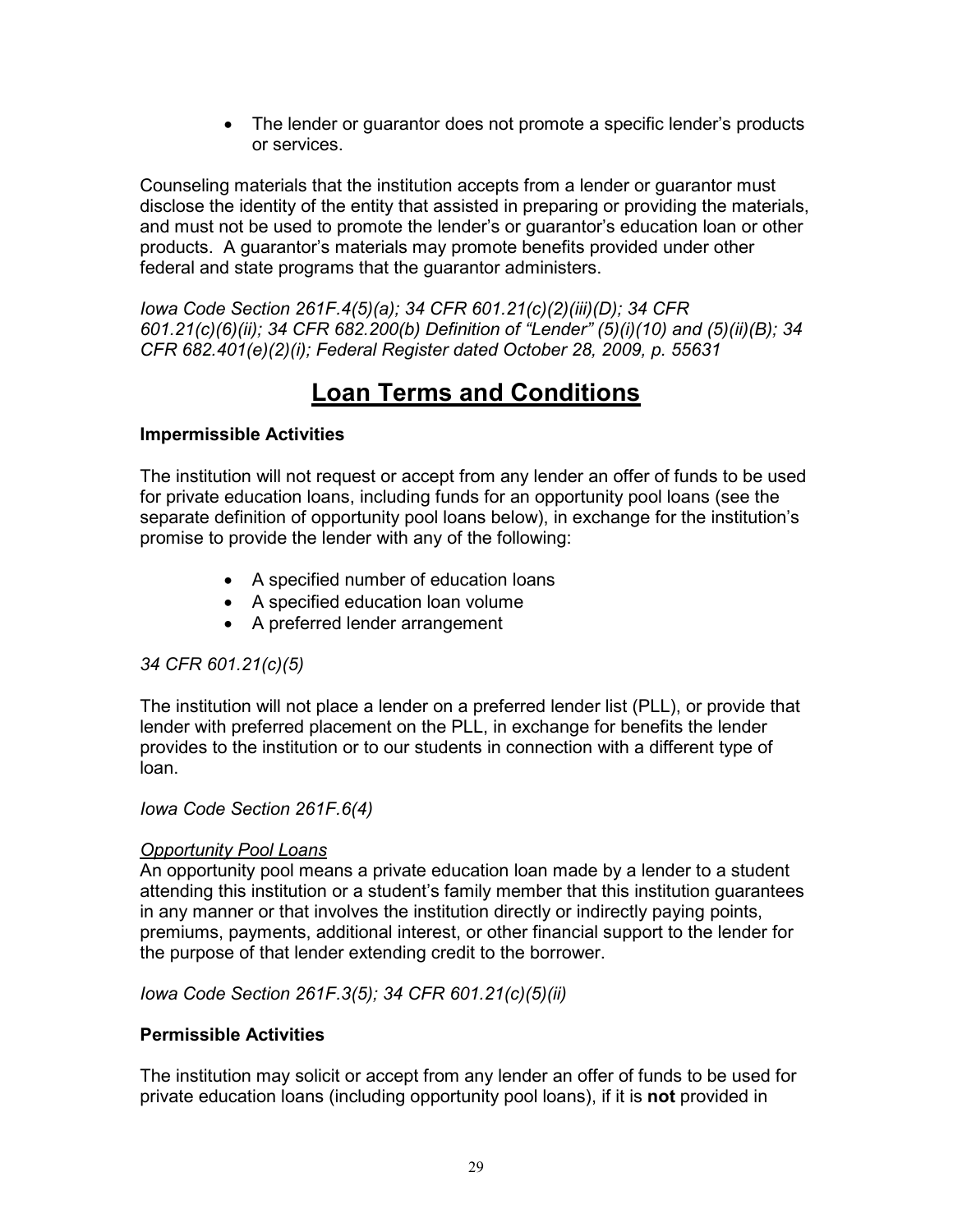exchange for a promise that the institution will deliver to the lender a specified number of loans or loan volume, or place that lender on the institution's preferred lender list.

*Iowa Code Section 261F.3(5); HEA Section 487(e)(5); 34 CFR 601.21(c)(5)(ii)*

The institution may solicit and accept the following favorable education loan terms and conditions on behalf of our student and parent borrowers:

- A reduced origination fee
- A reduced interest rate
- Payment of the federal default fee on a Stafford or PLUS loan made under the FFELP (Note: Federal law prohibits the making of new loans under the FFELP effective July 1, 2010)
- Benefits offered to a borrower under a repayment incentive program that requires, at minimum, one or more scheduled payments to receive or retain the benefit
- Benefits under a loan forgiveness program for public service or other targeted purposes approved by:
	- The Iowa Attorney General for a private loan forgiveness program
	- The U.S. Department of Education for a federal loan forgiveness program

An *employee* of the institution may accept favorable terms, conditions, and borrower benefits on an education loan if the terms, conditions, and benefits on the employee's loan are comparable to those provided to all of our students.

*Iowa Code Section 261F.1(5); 34 CFR 601.21(c)(2)(iii)(C); 34 CFR 682.200(b) definition of lender (5)(ii)(I);* 

# **Meals, Refreshments, and Receptions**

# **Impermissible Activities**

See the definition of "Gift" for information about cases when meals, refreshments, or other hospitality is considered a prohibited gift.

# **Permissible Activities**

The institution's employees and agents may accept from any lender or guarantor food and refreshments that are reasonable in cost and are offered as an integral part of a training session or conference that is designed to contribute to the professional development of our employees or agents. The food and refreshment sponsored by the lender or guarantor must be offered to all who attend the training session or conference.

Our employees and agents may attend a lender- or guarantor-sponsored reception for which food and refreshments are provided, so long as the reception is a general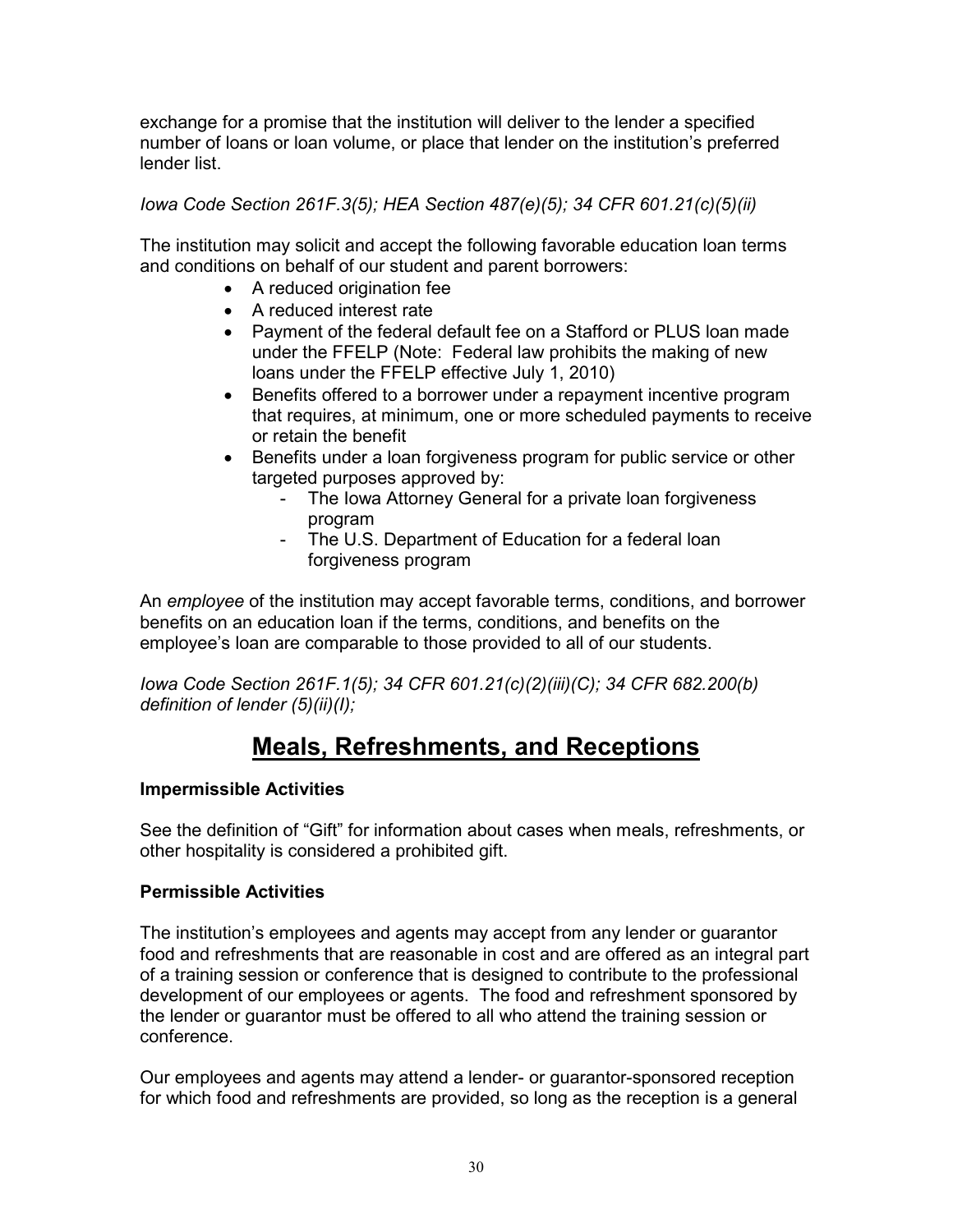gathering that is held in conjunction with a training session or conference and is open to all attendees.

In addition, the institution's employees and agents may accept from a guarantor food and refreshments that are reasonable in cost and provided in connection with other workshops and forums the agency uses to fulfill its guaranty agency responsibilities.

*Iowa Code Section 261F.1(5)(b); HEA Section 487(e)(2)(B)(ii)(II); 34 CFR 601.21(c)(2)(iii)(B); Federal Register, Vol. 72, No. 211, November 1, 2007, p. 61981*

#### *Prudent Person Test*

Employees of the institution who participate in the planning of a student-aid related training session or conference will ensure that food and refreshments sponsored by a lender or guarantor is reasonable in cost by applying the "prudent person test." In other words, the cost per person for the sponsored event must not exceed the cost that would be incurred by the prudent person under the circumstances at the time the decision was made to incur the cost. The burden of proof will be, in part, on event managers to show that costs are consistent with the normal per-person cost of the event.

*November 1, 2007, Federal Register, Vol. 72, No. 211, p. 61981*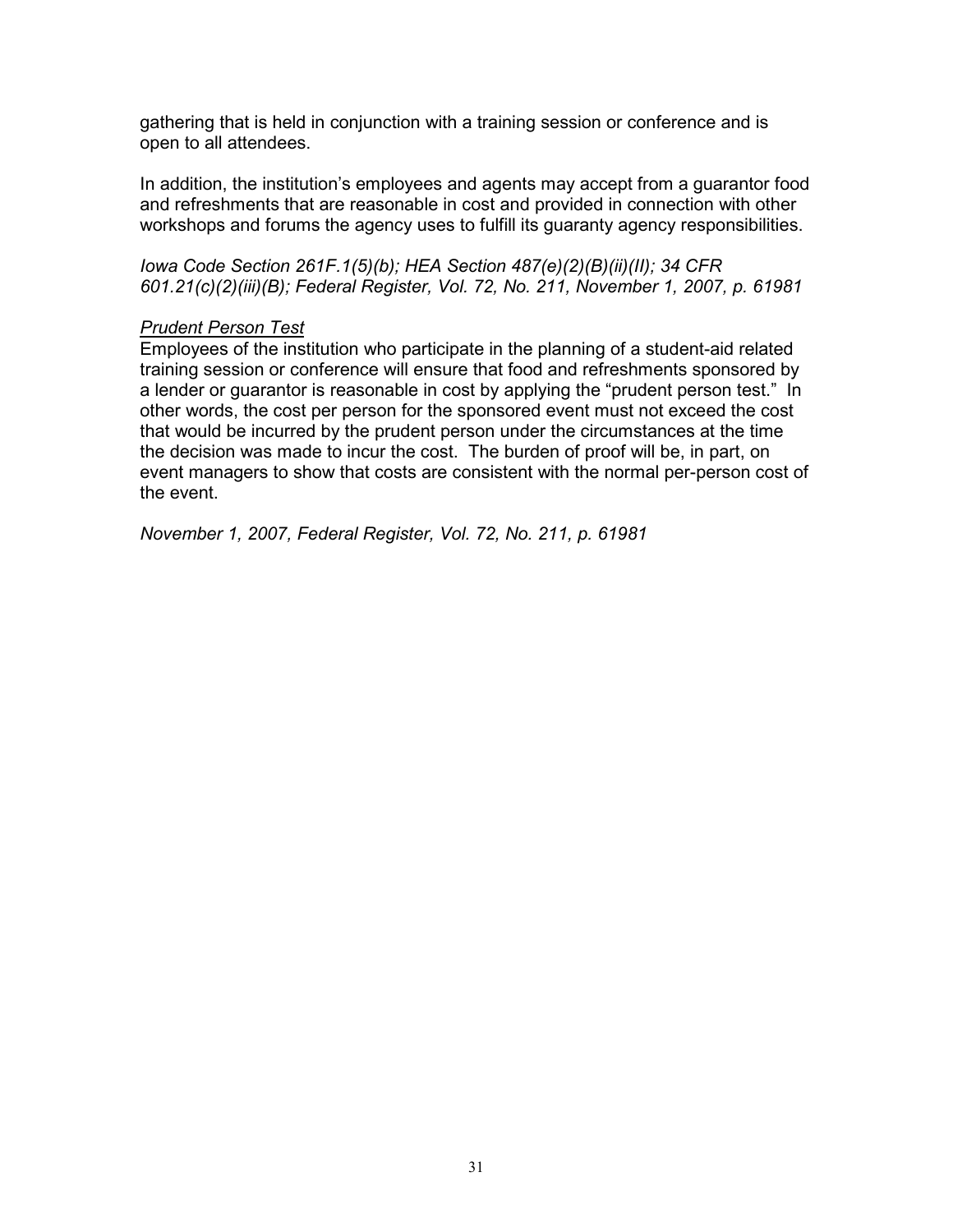# **Misleading Identification of Institutional Employees**

### **Impermissible Activities**

The institution will not permit a lender's or guarantor's employee or agent to be identified as an institutional employee, representative, or agent.

*Iowa Code Section 261F.4(2)*

# **Payment of Education Loan Costs**

### **Permissible Activities**

The institution may make principal or interest payments on an education loan to lower costs for our borrowers.

### *Impact on Our Cohort Default Rate*

If an owner, agent, contractor, employee, or other entity or individual affiliated with the institution makes a payment to prevent default on a Stafford loan, or a Consolidation loan that repaid a Stafford loan, during the period for which our cohort default rate is calculated, that loan is considered to be in default and counts against our cohort default rate notwithstanding the payment.

*Iowa Code Section 261F.3(7)(b); 34 CFR 668.183(c)(1)(iii); USDE Cohort Default Rate Guide, Chapter 2, p. 2-1.9*

# **Preferred Lender Arrangements**

### *Definition*

A preferred lender arrangement is an arrangement or agreement between the institution or an institution-affiliated organization\* and a lender that provides education loans to our students and their families in which we or our affiliated organization recommends, promotes, or endorses the lender's education loan product.

There are two conditions that must be met in order for a preferred lender arrangement to exist between a lender and this institution or an institution-affiliated organization\*:

- A lender provides or issues education loans to our students or their families, and
- We, or an institution-affiliated organization<sup>\*</sup>, recommends, promotes, or endorses the lender's education loan products.

A preferred lender arrangement does not require a written or verbal agreement, nor is a preferred lender arrangement confined to only cases in which the lender is included on a preferred lender list.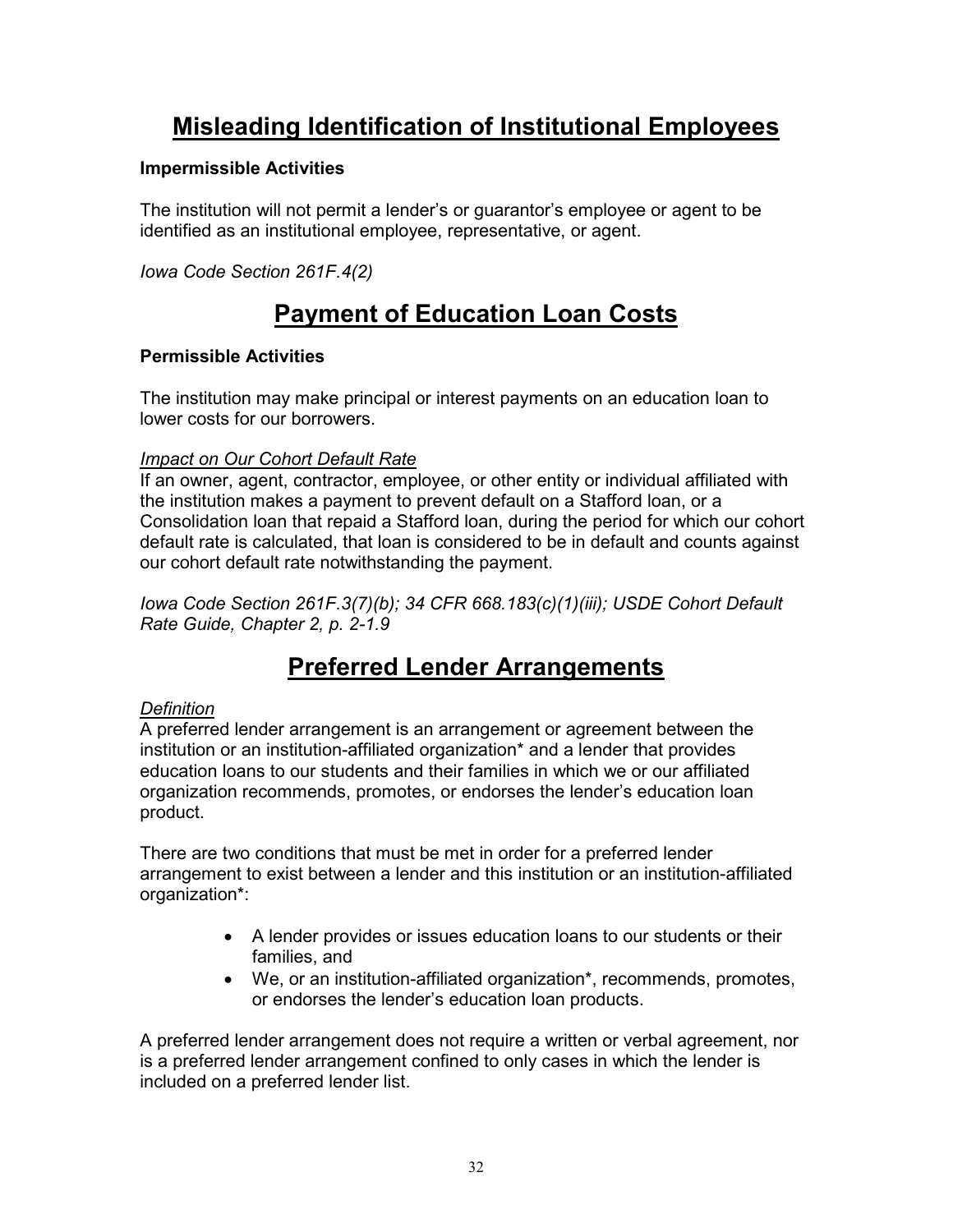*Iowa Code Section 261F.1(8); 34 CFR 601.2; Federal Register dated July 28, 2009, p. 37436; Federal Register dated October 28, 2009, p. 55630*

A preferred lender arrangement does **not** include any of the following:

- Federal Direct loans
- Federal Perkins loans

*Iowa Code Section 261F.1(8)*

The identity of any private lender with whom the institution or an institution-affiliated organization\* have a preferred lender arrangement will be displayed on all information and documentation related to the lender's loans.

### *34 CFR 601.12(b)*

For any year in which the institution has a preferred lender arrangement, we will annually compile and make available for students attending the institution and their families a list of the specific education loan lenders that the institution recommends, promotes, or endorses.

*34 CFR 668.14(b)(28)*

See "Introduction" for more information about an "institution-affiliated organization."

# **Preferred Lender Lists**

### *(Applicable to the institution, an any institution-affiliated organization\*, that has a preferred lender arrangement for education loans.)*

A preferred lender list (PLL) is a list of education loan lenders which the institution recommends, promotes, or endorses, and with which we have a preferred lending arrangement.

### **Impermissible Activities**

The institution's PLL will not include less than three unaffiliated lenders (see the paragraph immediately below for an exception). For this purpose, a lender is affiliated with another lender if any of the following applies:

- The lenders are under the ownership or control of the same entity or individuals
- The lenders are wholly or partly owned subsidiaries of the same parent company
- The directors, trustees, or general partners, or individuals exercising similar functions, of one of the lenders constitute a majority of the persons holding similar positions with the other lender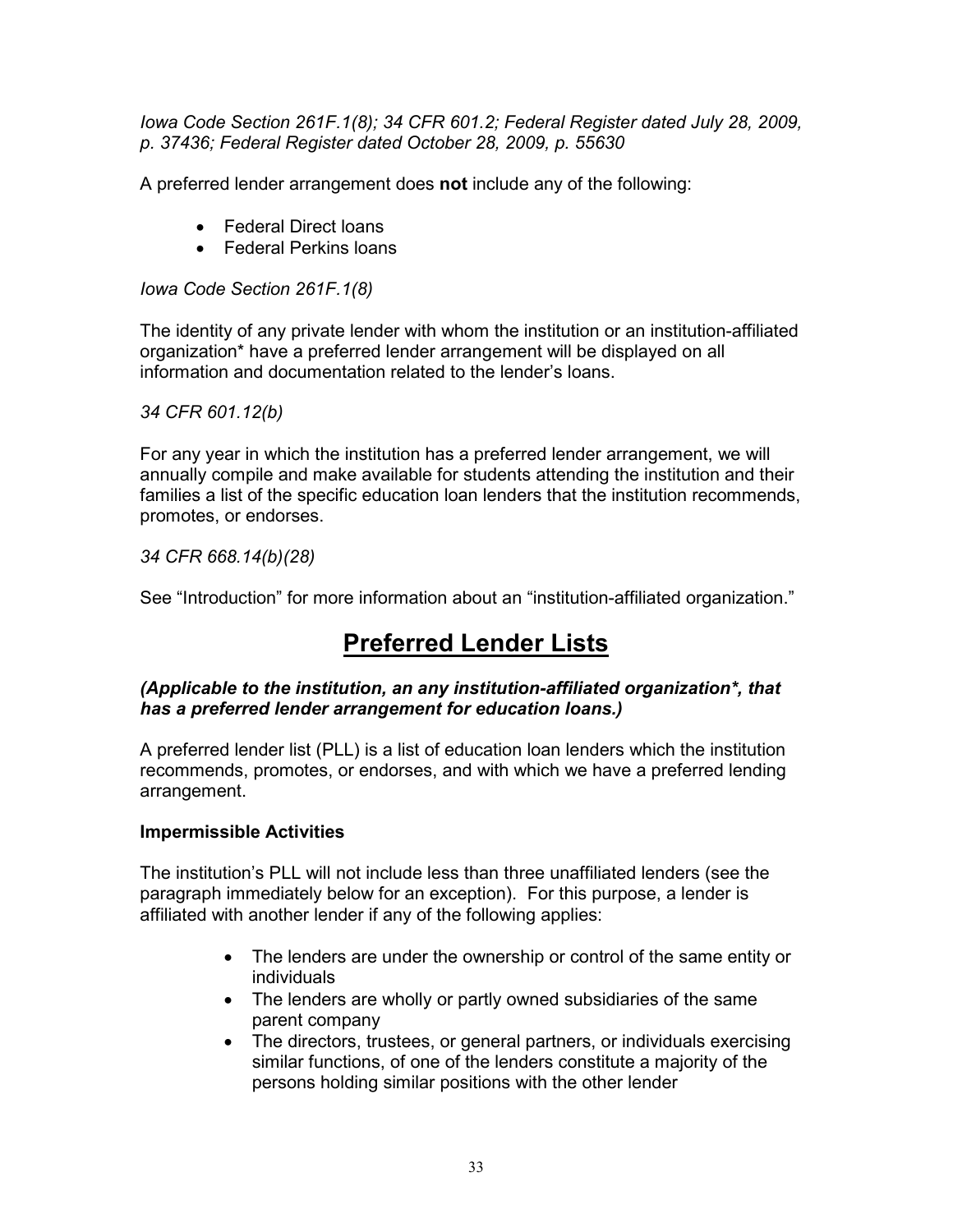### *Iowa Code Sections 261F.1(9) and 261F.6(1)(b)*

If we initially meet the preferred lender list requirement of including a minimum of three unaffiliated lenders, we may be later notified that one or more of those lenders has decided to discontinue making loans to our students and parents. The USDE and the Iowa Attorney General will take such circumstances, over which we have no control, into consideration in determining our compliance with the requirement that we maintain at least three unaffiliated lenders on our preferred lender list.

### *U.S. Department of Education Dear Colleague Letter GEN-08-06*

A PLL will not include lenders that have offered, or have offered in response to our solicitation, financial or other benefits to the institution in exchange for inclusion on the PLL, or a promise that the institution or its students will send a certain number of loan applications to the lender.

### *Iowa Code Sections 261F.6(1)(c)*

Our financial aid office will not use a PLL to do any of the following:

- Require a prospective borrower to use a lender on our PLL
- Deny or otherwise impede a borrower's choice of lender
- Assign a first-time borrower's loan to a particular lender through award packaging or other methods
- Refuse to certify a loan or cause unnecessary certification delays for a borrower who selects a lender that does not appear on our PLL

*Iowa Code Sections 261F.6(1)(a) and 261F.6(2)(c), (d), and (e); 34 CFR 601.10(d)(1)(iii); 34 CFR 601.10(d)(5); 34 CFR 601.21(c)(4)*

# **Preferred Lender List Alternatives**

#### **Permissible Activities**

The institution's financial aid office is not required to maintain a preferred lender list for education loans, and is permitted to provide no information to education loan borrowers about lenders.

Other acceptable alternatives to a preferred lender list appear below. These alternatives are not considered a preferred lender list or preferred lending arrangement:

> • If the institution desires to compile a preferred lender list but is unable to identify at least three unaffiliated lenders that will make loans to its students or parents sufficient to meet the requirements of a preferred lender list, we may provide the names of all of the lenders that have indicated that they would provide loans to our students and their parents. In providing this information, we will make it clear that we do not endorse the lenders, and provide a clear statement that the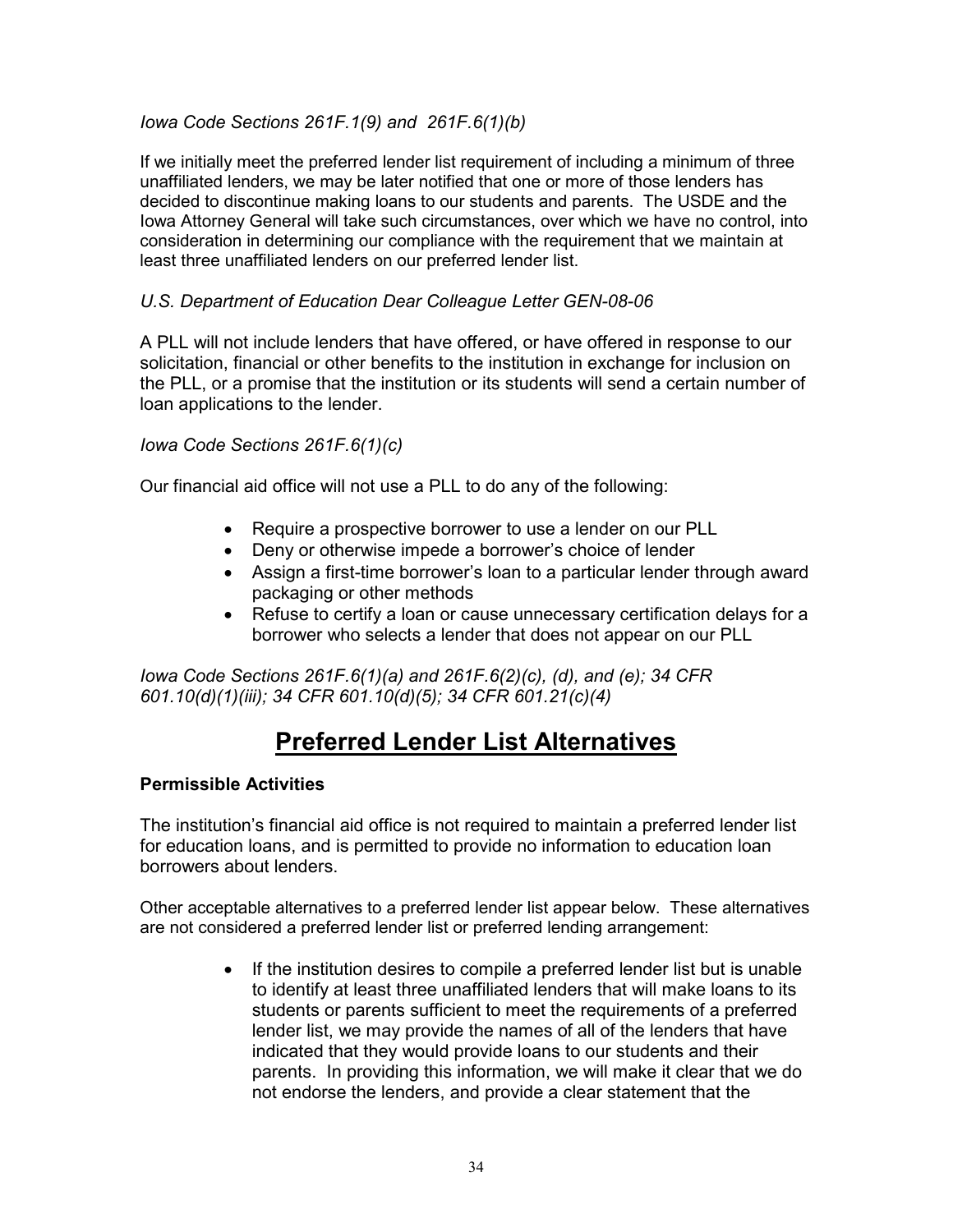borrower may choose to use any lender that will make loans to the borrower for attendance at this institution.

- We may provide a neutral, comprehensive list of lenders that have made loans to our students or parents in the past three to five years (or some other period) and that have indicated that they would continue to make loans to our students. We may provide contact information for the lender, and comparative information about the terms and conditions of loans offered by the lender. We will not provide any additional information about the lender, including, for example, the percentage of loans made to our students by a particular lender. We will make it clear that we do not endorse the lenders, and that the borrower can choose to use any lender that will make loans to the borrower for attendance at this institution.
- We may refer a prospective private education loan borrower to a Web site developed by a third party that contains a neutral, comprehensive list of private education lenders and the loan products each lender offers. We will ensure that the list provided on such a Web site is broad in scope, does not endorse or recommend any of the lenders on the list and the lenders on the list do not either pay the third party who maintains the Web site for placement on the list or pay the third party a fee based on any loan volume generated.

*U.S. Department of Education Dear Colleague Letter GEN-08-06; Federal Register, Vol. 74, No. 207, October 28, 2009, p. 55630.*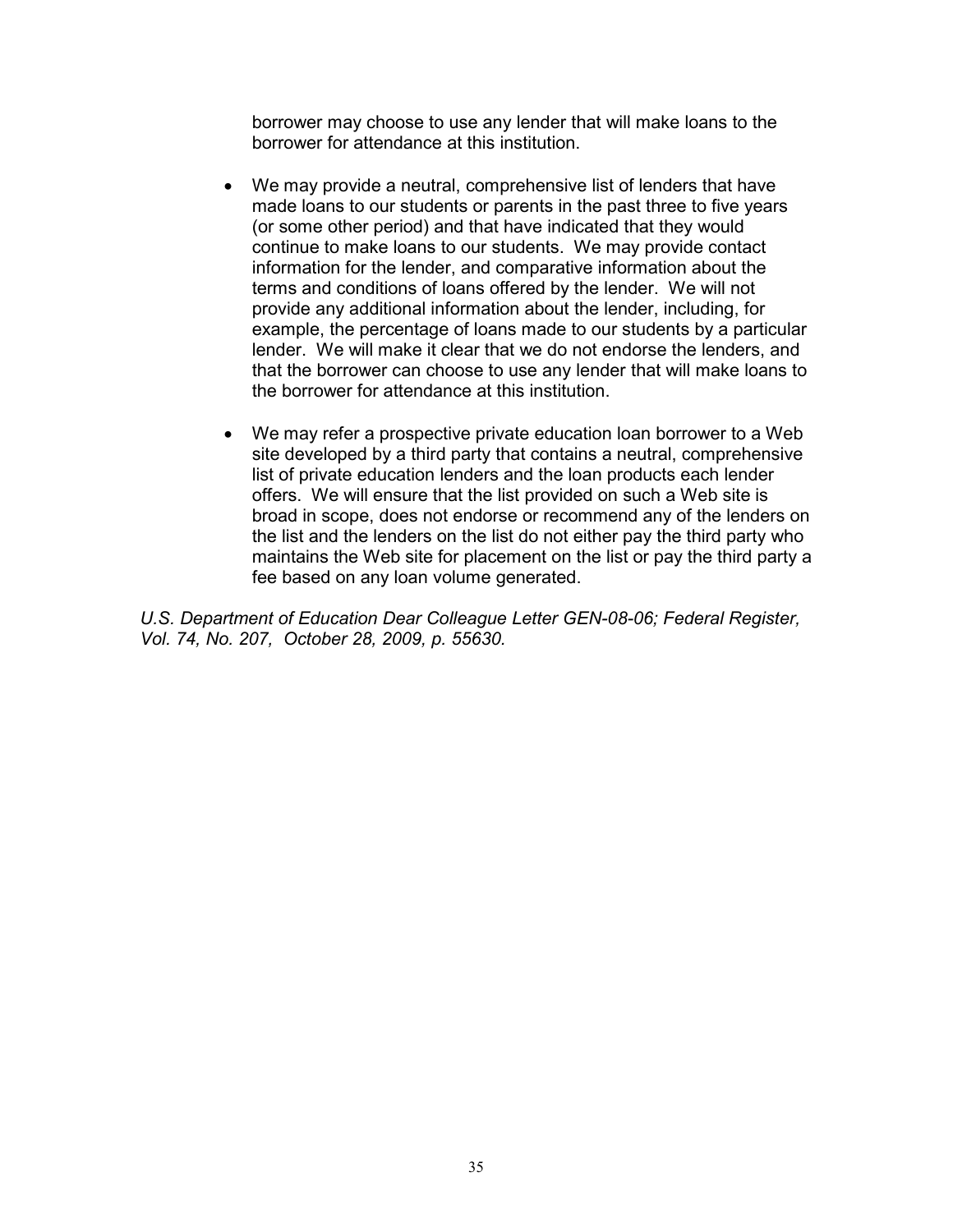# **Publications**

### **Impermissible Activities**

The institution will not permit a lender with which it has a preferred lender arrangement\* to prepare any of our materials related to education loans, with exceptions permitted by law and noted below under "Permissible Activities."

\*See "Preferred Lender Arrangements" for more information.

*Iowa Code Section 261F.4(3) and (5)(a)*

The institution will not permit a lender or guarantor to print and distribute our catalogue and other non-counseling or non-student financial aid-related materials at reduced or no cost.

*34 CFR 682.200(b) definition of lender (5)(iii)(C); 34 CFR 682.401(e)(3)(iii)*

We will not permit a lender to use our name, emblem, mascot, logo, other words, pictures or symbols readily identified with the institution in the marketing of private education loans to our students or parents in a way that implies that the institution endorses the lender's private education loans or that the loan is offered or made by this institution. We may allow the use of our name if it is part of the lending institution's name.

*Iowa Code Section 261F.4(4); 34 CFR 601.12(a)*

# **Permissible Activities**

The institution may request and accept, free of charge, student aid, financial literacy, debt management, default prevention, or default aversion materials and publications from a lender or a guarantor. We may also request and accept initial (i.e., entrance) and exit loan counseling materials and services from any lender or guarantor (see "Loan Counseling" for additional information).

*Iowa Code Sections 261F.1(5)(a) and 261F.4(5)(a); 34 CFR 601.21(c)(2)(iii)(A) and (D); 34 CFR 601.21(c)(6)(ii)*

# **Revenue-Sharing Arrangements**

### **Impermissible Activities**

The institution or an agent of the institution will not solicit or accept a fee, revenue- or profit-sharing, or other material benefit provided by a lender that issues education loans to our students or their families in exchange for the institution recommending the lender or the lender's education loan products.

*Iowa Code Sections 261F.1(11) and 261F.3(4); 34 CFR 601.21(c)(1)*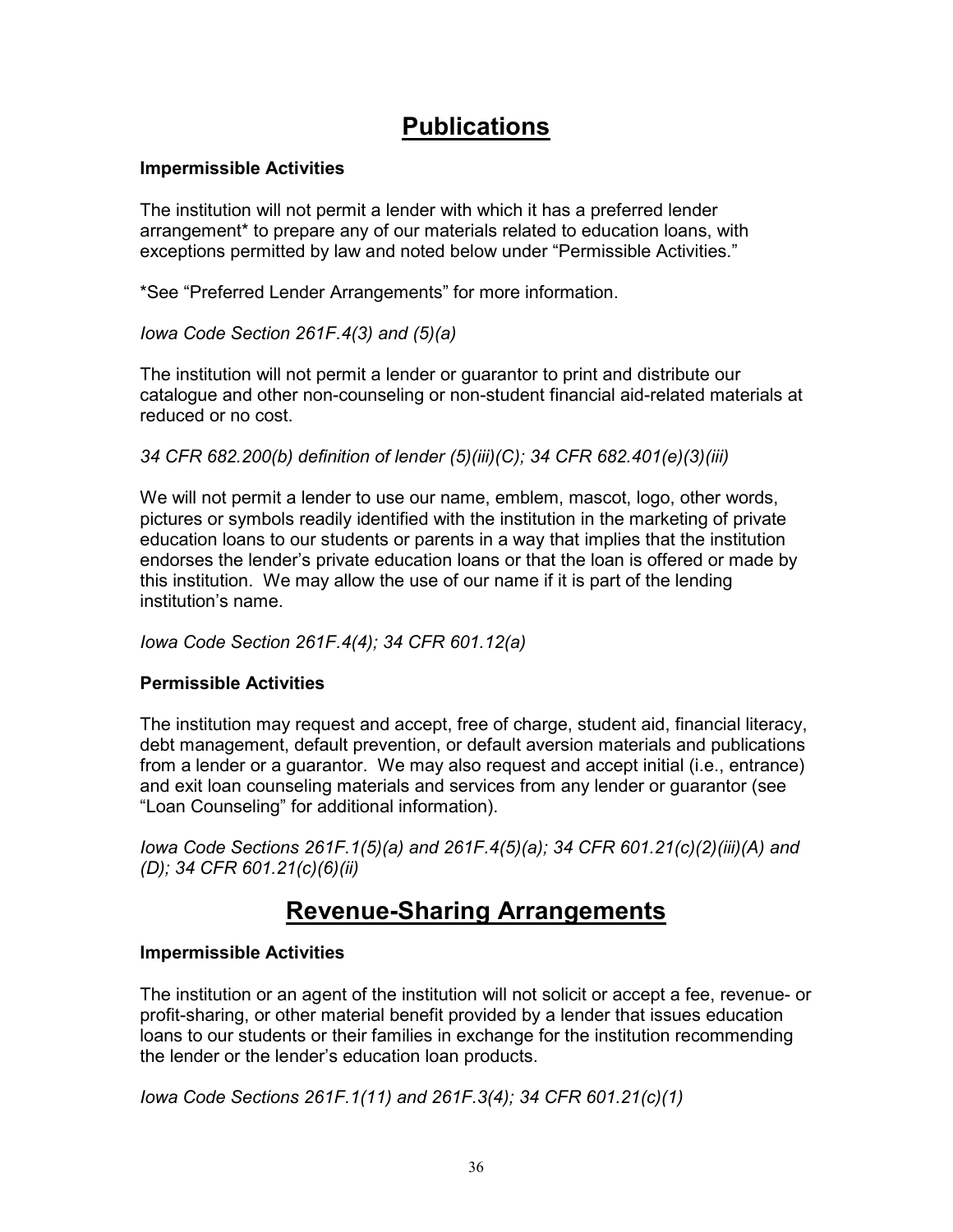# **Staffing Assistance**

### **Impermissible Activities**

The institution will not permit any lender to staff our financial aid offices or call center, except on a short-term, non-recurring, emergency basis.

*Iowa Code Section 261F.4(5)(b); 34 CFR 601.21(c)(6)*

The institution will not permit a guarantor to staff our financial aid offices or call center under any circumstances.

*HEA Section 428(b)(3)(C)* 

### **Permissible Activities**

The institution may permit a lender to staff our financial aid offices or call center on a short-term, non-recurring, emergency basis.

For this purpose, "emergency" is defined as:

- A State-designated natural disaster
- A Federally-declared natural disaster (identified by the Federal Emergency Management Agency on its website at [www.fema.gov\)](http://www.fema.gov/)
- A Federally-declared national disaster
- Another localized disaster or emergency approved by the Iowa Attorney General and the USDE

*Iowa Code Sections 261F.4(3) and 261F.4(5)(b); 34 CFR 601.21(c)(6)(iii)*

# **State Education Grants, Scholarships, & Financial Aid Funds**

#### **Permissible Activities**

The institution may accept Iowa grants, scholarships, and other state-based financial aid funds administered by the Iowa College Student Aid Commission under Iowa Code Chapter 261.

*Iowa Code Section 261F.1(5)(e); 34 CFR 601.21(c)(2)(iii)(F)*

# **Student Aid Related Programs**

#### **Permissible Activities**

The institution may request and accept from any lender or guarantor standard materials, activities, and programs, including workshops and training, related to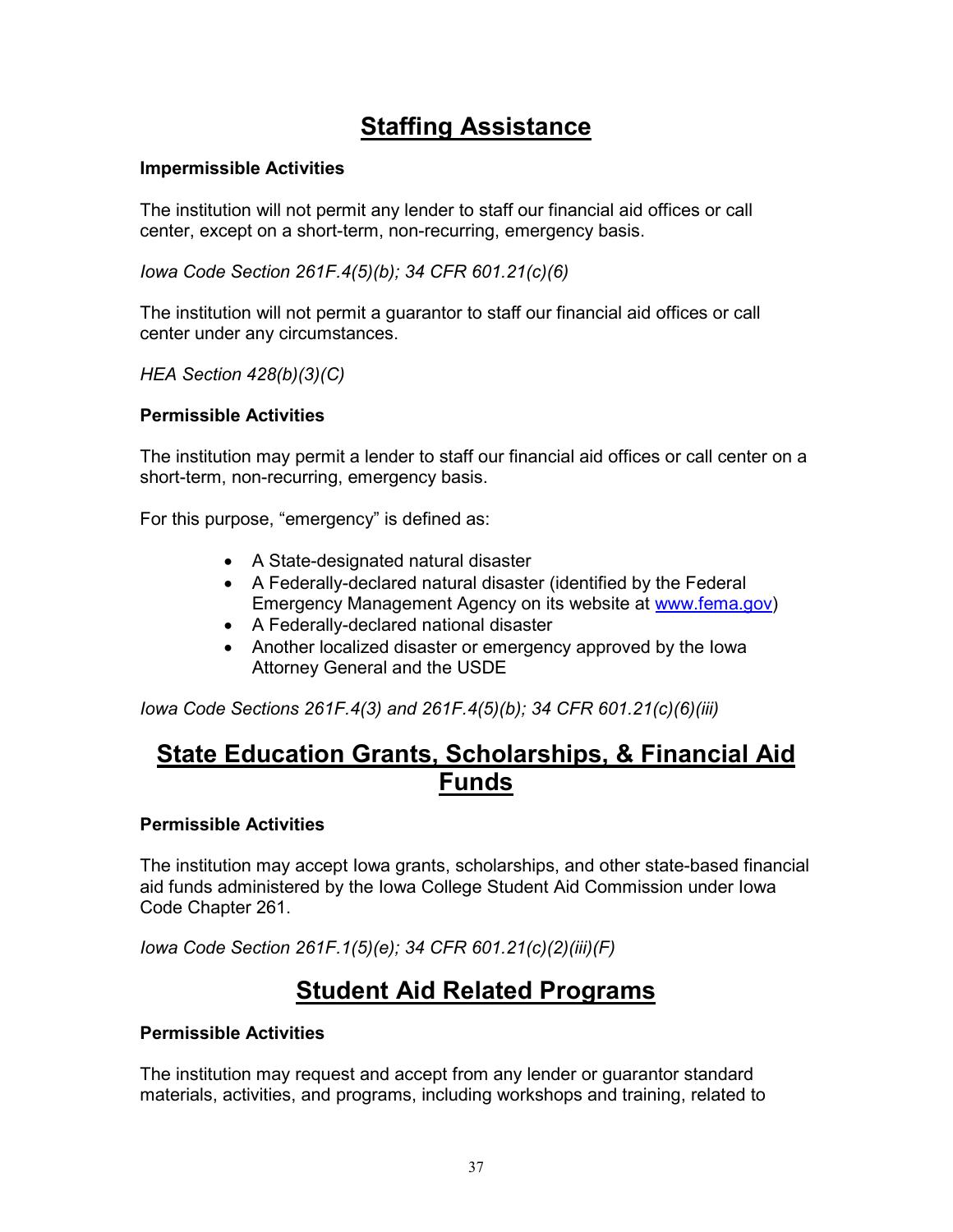student aid outreach, financial literacy, debt management, default prevention and aversion, or educational counseling that are designed to improve the lender or guarantor's services.

The lender or guarantor that provides any materials to us must disclose its identity in the materials that it assists in preparing or providing, and the lender's or guarantor's materials must not promote its student loan or other products. A guarantor may promote benefits provided under other Federal or State programs the guarantor administers.

The institution may also accept services that a guarantor must perform to meet its obligations to administer other Federal and State education programs.

*Iowa Code Section 261F.1(5)(a) and 261F.4(5)(a); 34 CFR 601.21(c)(2)(iii)(A); November 1, 2007, Federal Register, Vol. 72, No. 211, pp. 61982*

# **Technology**

### **Impermissible Activities**

The institution and its affiliated organization(s) will not accept from a lender or a guarantor either of the following at below market rental or purchase cost:

- Computer hardware
- Computer software that is unrelated to education loan processing or financial aid

*Iowa Code Section 261F.1(5)(f); HEA Section 435(d)(5); 34 CFR 682.200(b) Definition of "Lender" (5)(iii); 34 CFR 682.401(e)(3)(iii)*

The institution will not accept free data transmission services from any lender or guarantor that is unrelated to electronic loan processing or, for federal student loans, student status confirmation data.

*Iowa Code Section 261F.1(5)(f); 34 CFR 682.200 Definition of "Lender" (b)(5)(ii)(D); 34 CFR 682.401(e)(2)(vii)*

#### **Permissible Activities**

The institution may accept, free of charge, any of the following from a lender or a guarantor:

- Financial aid related software
- Loan processing data transmission services
- A toll-free telephone number to obtain information about education loans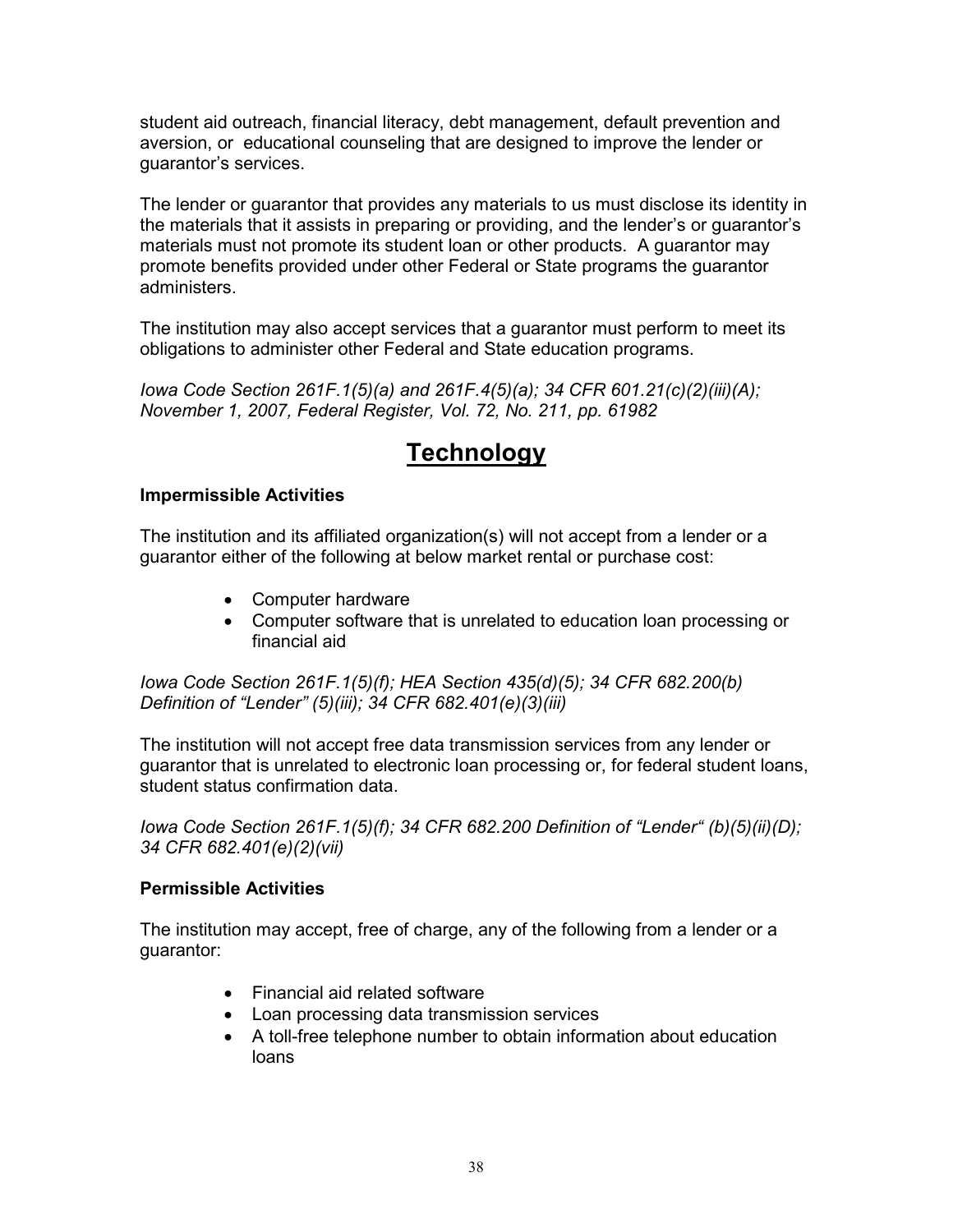The institution may also accept free student status confirmation data processing services for federal student loans from a lender or guarantor.

*Iowa Code Section 261F.1(5)(f); 34 CFR 682.200(b) Definition of "Lender" (5)(iii)(C); 34 CFR 682.401(e)(3)(iii)*

# **Training**

### **Impermissible Activities**

The institution and an institution-affiliated organization will not accept payment of training or conference registration, travel or lodging costs from any lender or guarantor.

*Iowa Code Section 261F.1(5); 34 CFR 601.21(c)(2)(ii)*